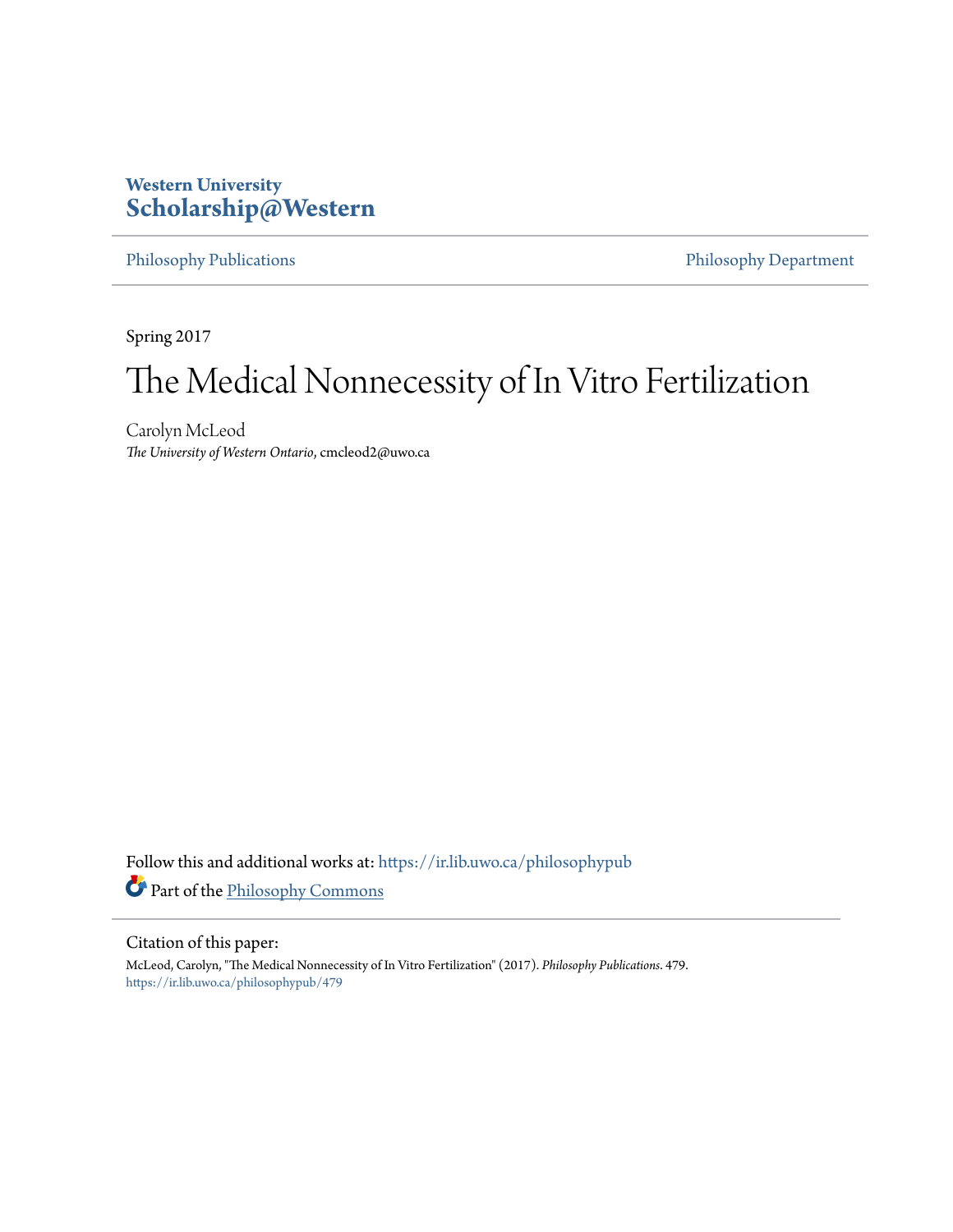## **THE MEDICAL NONNECESSITY OF IN VITRO FERTILIZATION CAROLYN MCLEOD**

#### **Abstract**

Debate has raged in Canada recently over whether in vitro fertilization (IVF) should be funded through public health insurance. Such a move would require that the provinces classify IVF as a medically necessary service. In this paper, I defend the position I have taken publicly especially in Ontario, my own province—that IVF is not medically necessary. I contend that, by funding IVF on grounds of medical necessity, governments like Ontario's violate their commitments to equality and fairness, and cause harm. They do the last by suggesting that the lives of people who forgo procreation, and perhaps have children in other ways (e.g., through adoption), will be stunted.

**Keywords**: In vitro fertilization, medical necessity, public funding, adoption, fertility treatment

#### **1. Introduction**

Whether in vitro fertilization (IVF) is medically necessary (or essential) determines, in many jurisdictions, whether it ought to be funded through public health insurance. This is certainly the case in Canada, where the *Canada Health Act* (1985) requires that provinces pay for all medically necessary health care services (Kaposy 2009). Debate raged recently in Ontario, my own province, over whether IVF should be deemed medically necessary and therefore covered under Ontario's Health Insurance Plan (OHIP). Advocates for public funding insisted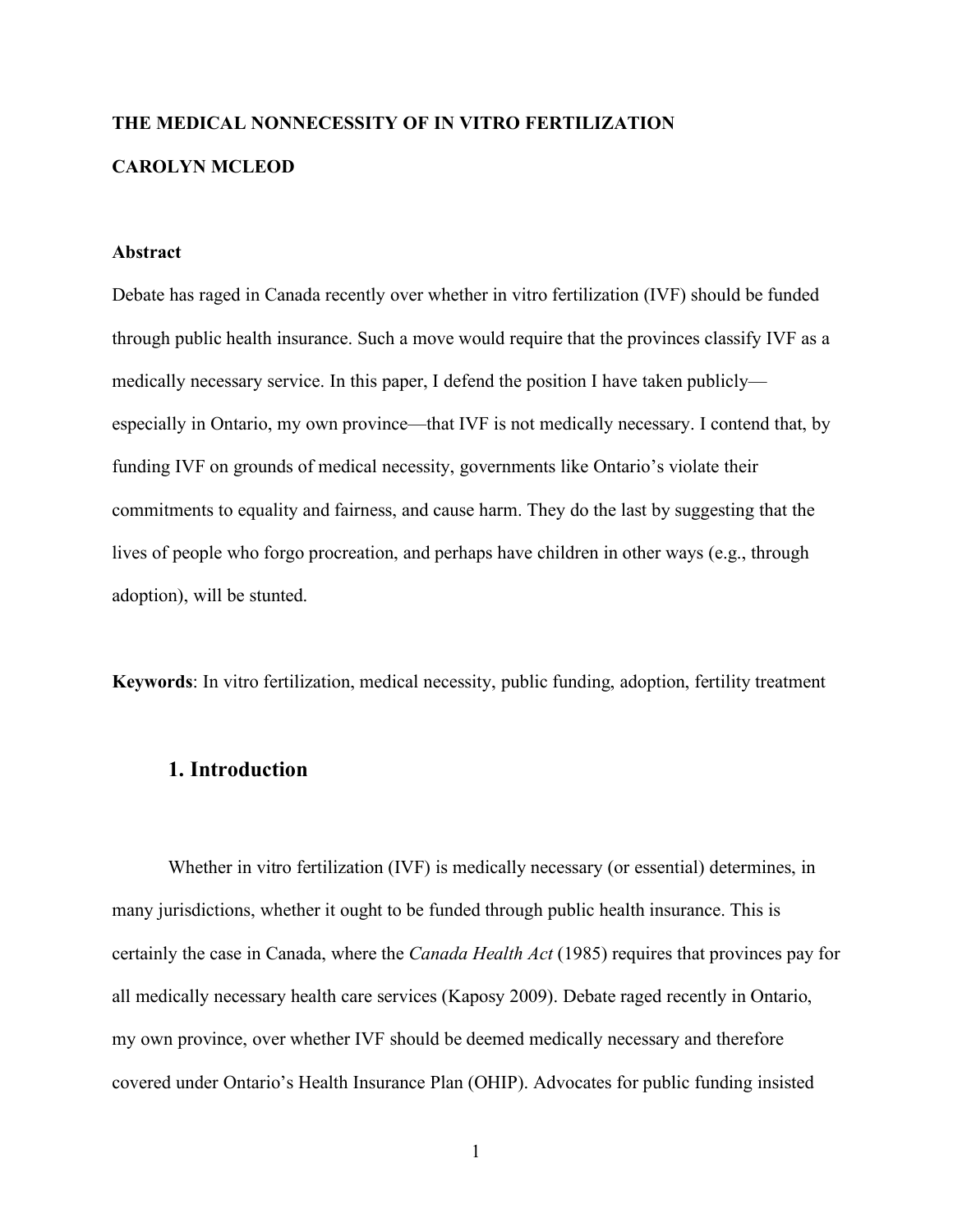that Ontario, along with most other provinces in Canada, were behind the times in not having such funding, given how many governments around the world, including most European ones, cover the costs of multiple cycles of IVF (see, e.g., Canadian Fertility and Andrology Society 2014).

By contrast, others, including me, argued that IVF should not be funded under OHIP (see, e.g., McLeod and Botterell 2014). <sup>1</sup> In this paper, I explain in detail why I took this stand. To be clear about my position, it is not that IVF is always medically inappropriate. It is appropriate for people who strongly desire to have biological children but who cannot have them without medical assistance. However, it is not reasonable for a government like Ontario's to support the preference that many people have for biological children by funding IVF on grounds of medical necessity. (Whether such a government should fund IVF on other grounds, assuming that's possible, is not an issue on which I take a position in this paper. See section 3.c. below. I also do not take a stand on whether the government should fund forms of fertility treatment other than IVF on grounds of medical necessity. See section 3.b. below.) <sup>2</sup> As is evident in what follows, my argument is relevant to governments that are similar to Ontario's in being liberal democratic and in governing over communities in which people generally have some freedom *not* to desire to have biological children; they would not be subject to abuse, serious social ostracism, or the like if they rejected this desire—as they would unfortunately be if they lived in other parts of the world (McLeod and Ponesse 2008). For simplicity, I refer simply to "the government," by which I mean a government of this sort.

Why do I say that IVF should not be classified as a medically necessary service by the government? My reasons, in brief, are the following. Decisions about which treatments are medically necessary cannot be separated from decisions about how important it is that people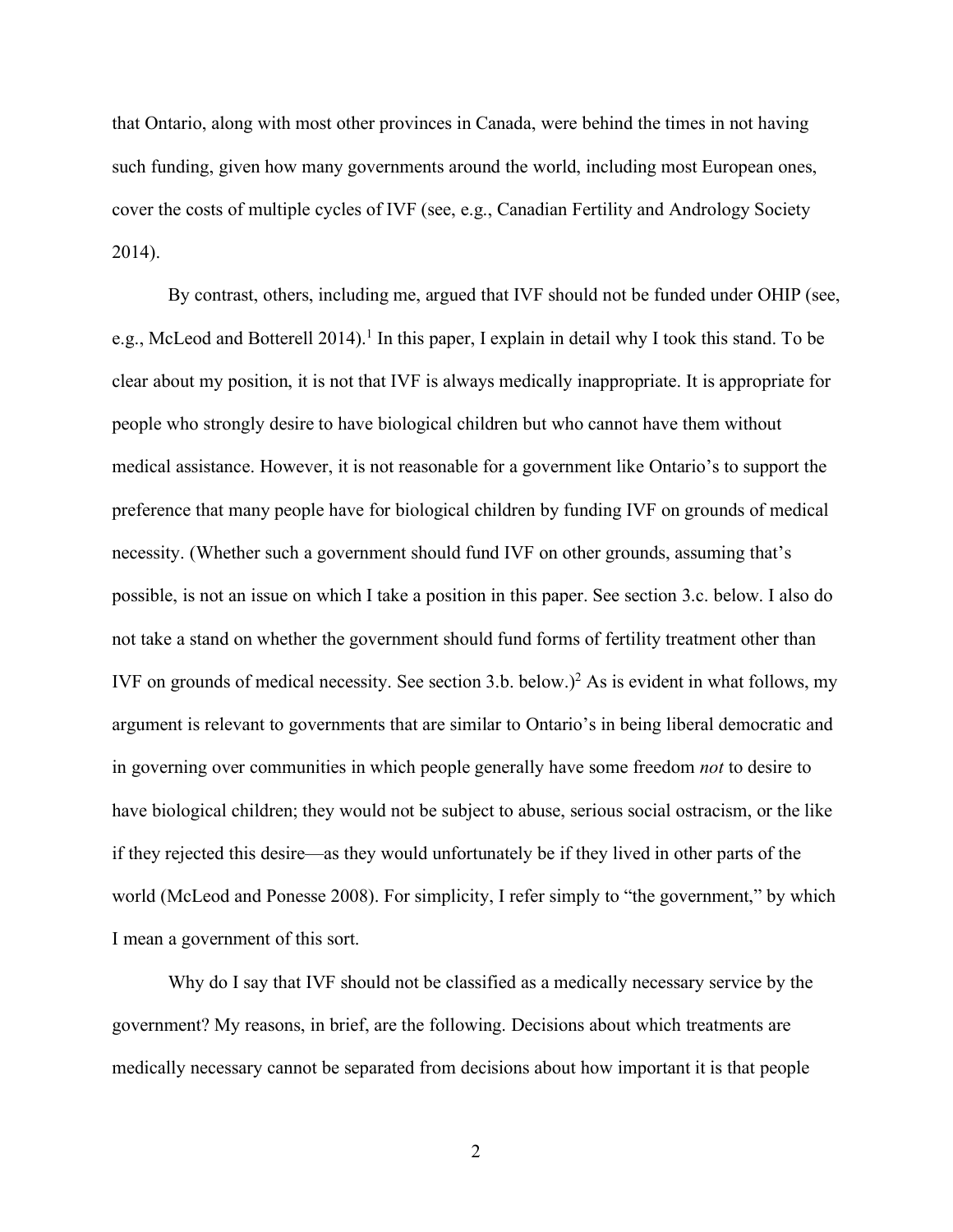have the capacity that the treatment seeks to restore or give to patients. In the case of IVF, this capacity normally is procreation.3 IVF is expensive, carries risks, and is stressful. In my view, the government should not consider procreation to be so important that it is willing to fund IVF on grounds of medical necessity. Doing so would involve assuming that becoming a parent through procreation is superior to becoming a parent in other ways (e.g., through adoption) or to choosing a life without children. The government cannot endorse such a view without violating its commitments to equality and fairness, and without harming people, including children waiting to be adopted.

This paper has two main parts. In the first part, I clarify why I believe the following are interlocking questions: (1) Is IVF medically necessary? (2) To what extent do we value people's ability to conceive and bear children? Here and elsewhere, I rely on a common sense definition of a medically necessary service: that such a "service is one that a patient needs in order to avoid a negative health consequence" (Charles et al. 1997*,* 365). <sup>4</sup> In claiming that we cannot identify needs of this sort, or establish their importance, without deciding how much we value certain physiological or psychological capacities, I appeal to literature in the philosophy of medicine on health and disease.

In the second part, I explain why, in deeming IVF medically necessary, the government would be valuing procreation at a high level, and why this level is simply too high because it does not allow the government to appreciate other ways of becoming a parent, such as adopting a child, or the potential value of forgoing parenthood altogether. Of particular relevance here is the effort and expense that goes into making IVF work. One has to be very committed to bearing children to be willing to proceed with IVF. In discussing this specific point and the more general point about how much the government should value procreation (compared, e.g., with adoption),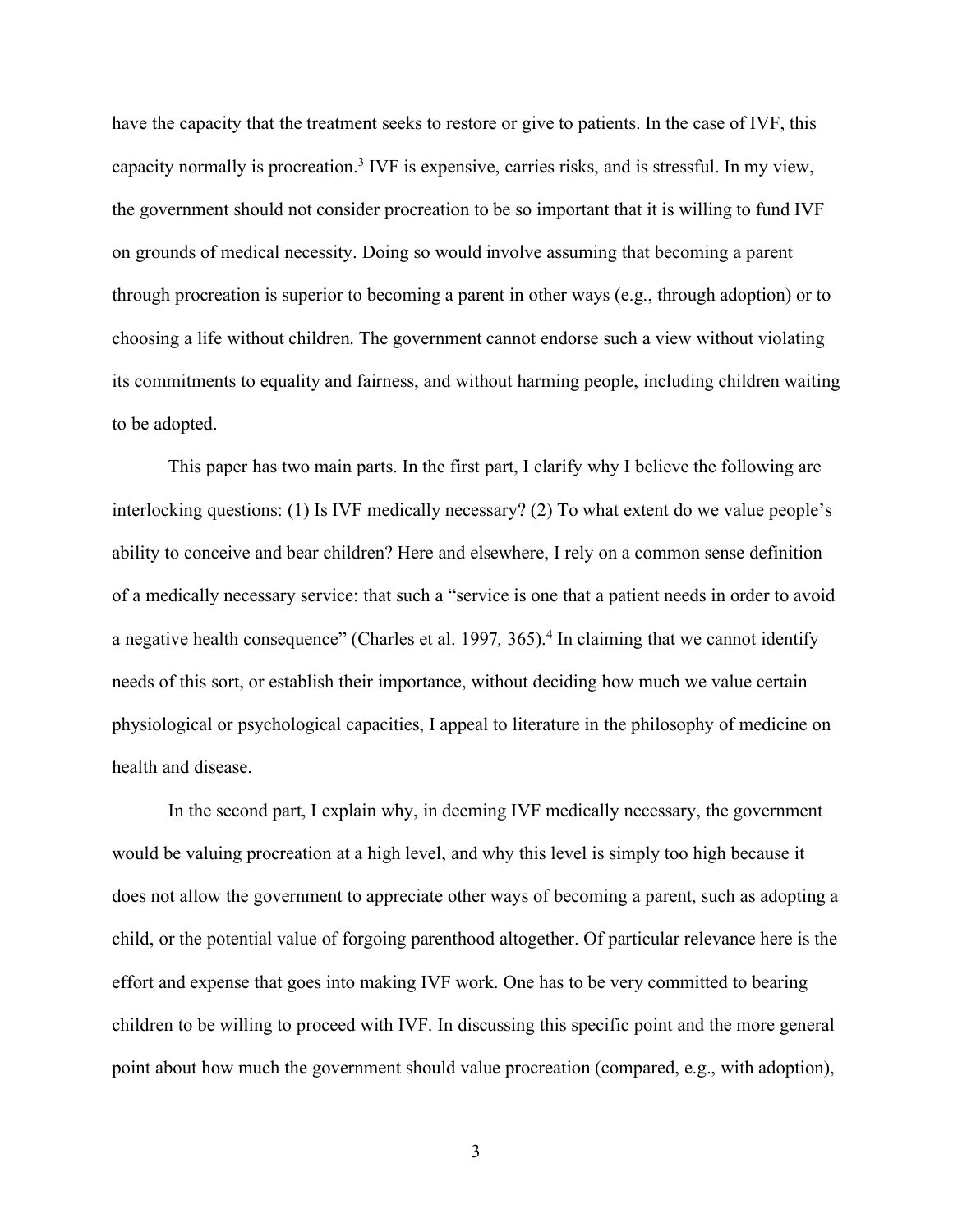I draw on literature in philosophy, bioethics, and sociology on IVF, procreation, and adoption. I also appeal to my personal experience with infertility, being an IVF patient and an adoptive mother. My partner and I did two cycles of intrauterine insemination and one cycle of IVF before turning to adoption to become parents. At around the same time, I was witness to my sister's struggle with infertility, and to the joy she felt in giving birth to two children. This personal perspective complements the research I do on infertility and adoption. Both give me insight into what it is like to be infertile, to undergo IVF, and to adopt a child.

#### **2. Interlocking questions**

Let me begin with a discussion not about IVF but about how to understand medical necessity. I have already said that we cannot determine what is medically necessary without reflecting on which capacities we value. I have also appealed to the common sense idea that medical necessity is connected with health needs. What our values are shape what these needs are, according to many theories of health in the philosophy of medicine (Ereshefsky 2009). Nonetheless, there are prominent theories of health—*naturalist* theories—according to which this claim about values is false. In addition, one could use such a theory to describe what is medically necessary without making reference to what we value. In this section, I show that such an argument will not work. In particular, it fails to establish that questions about medical necessity and about what we value are separate. I conclude that these questions are indeed interlocking. Whether IVF is medically necessary therefore depends on how much value the government places, or is willing to place, on procreation.

Before turning to the view that I reject, let me clarify briefly my own view about medical necessity. To reiterate, I believe that we would not identify a certain service as medically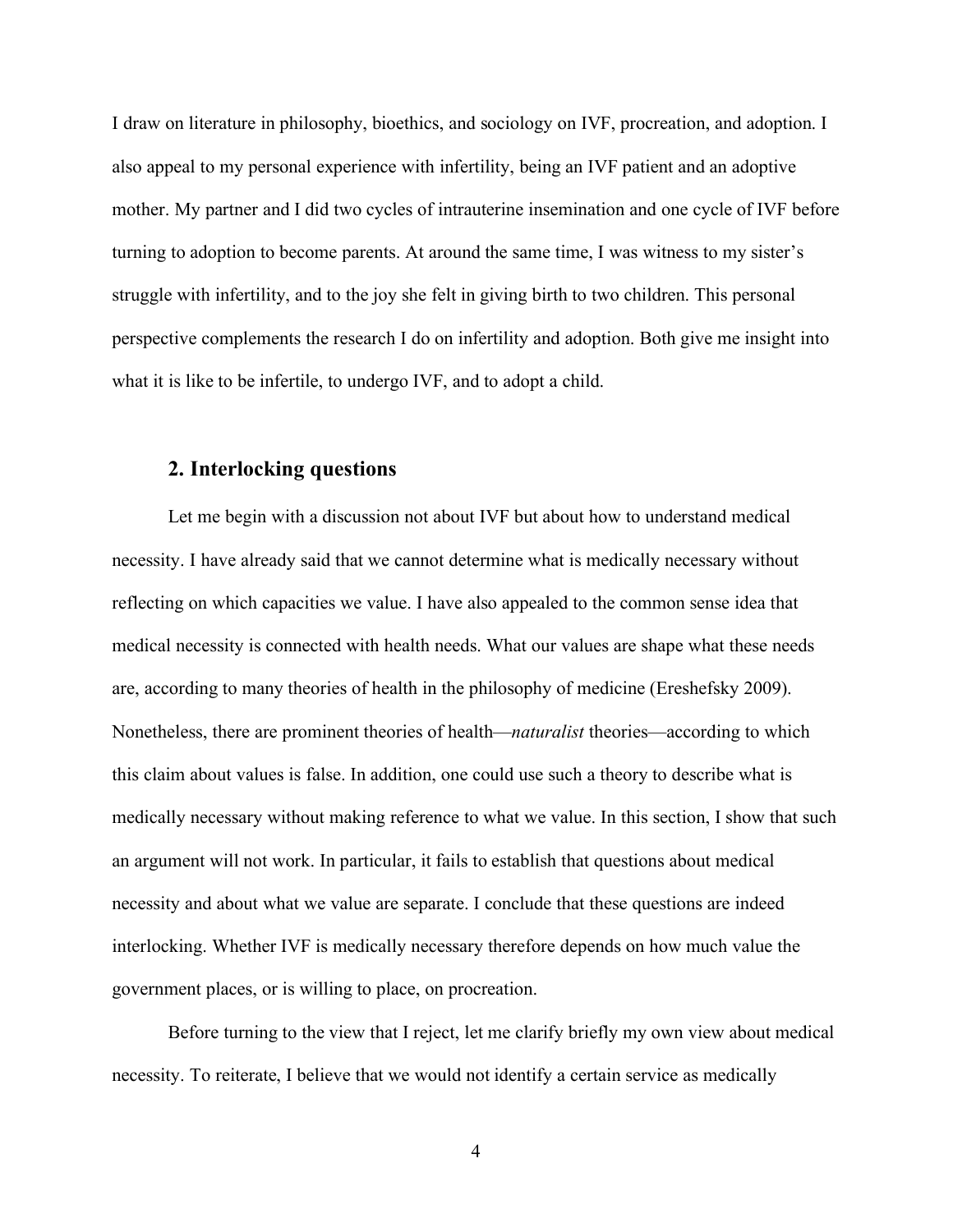necessary unless we valued the capacity that the service would restore, if only temporarily. We would also have to value it to the degree that the service demands, given, for example, how invasive or expensive the service is. Only then would we say that the relevant service satisfies a health need, and only if we valued the relevant capacity would we say that it is important to our health. With this last point, I am relying on a view about health according to which values play an important role in determining who or what is healthy (and who or what is diseased) (Ereshefsky 2009, 222).<sup>5</sup> My reasons for interpreting the term "health" in this way should be clear from my discussion below about theories of health—naturalist theories—that describe it as value neutral.

People who are naturalists about health might claim that judgments about medical necessity are not value judgments. The most influential proponent of naturalism is Christopher Boorse (1975; Ereshefsky 2009, 222-23). For Boorse, health is the absence of disease, and disease is an impairment of species-typical normal functioning.<sup>6</sup> Moreover, human beings have a natural design and are healthy or diseased depending on whether we function in a way that conforms to this design (57). The design includes functions that contribute to the goals we have as biological organisms: to survive and reproduce. The natural functions of components of us are their "species-typical contributions" to our biological fitness (57). To be clear, "natural" and "normal," in this theory, do not mean desirable (57). Certain states are healthy or diseased independently of whether people desire them. A human being is diseased when she or he exhibits some biological dysfunction, regardless of whether people value the relevant form of functioning.

One could certainly draw on Boorse's theory to try to show that IVF and other fertility treatments are medically necessary, and do so without discussing how desirable procreation is for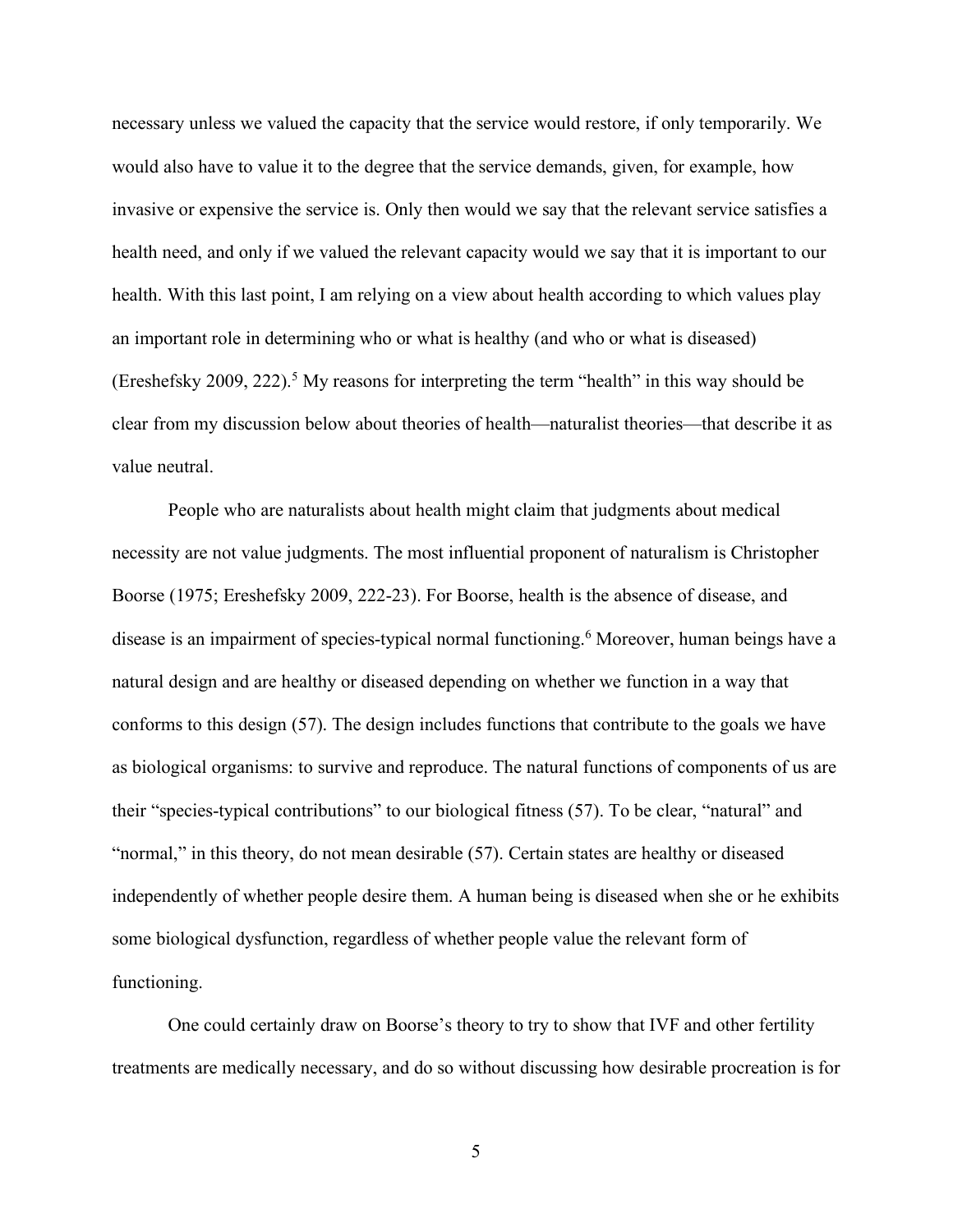us. The argument would proceed as follows. Infertility is a form of procreative dysfunction.<sup>7</sup> Infertility is therefore a disease, at least for people in certain age groups (see note 6). To avoid or remedy this disease, some patients require fertility treatments such as IVF. Consequently, these treatments are medically necessary. Here, "medical necessity" refers simply to what people need to attain species-typical normal functioning, and biology alone determines such need, rather than biology *and* values.<sup>8</sup> No value judgment is required.

Such an approach, however, is seriously problematic. Some of its problems interestingly have nothing to do with how it interprets "health" and "disease." Let me discuss two such concerns. First, since the argument deems medically necessary fertility services used only by people who have an underlying disease (i.e., mainly heterosexual couples) rather than people who simply have a desire to have children that they cannot satisfy without assistance from others (i.e., mainly single people and homosexual couples), it would appear to condone a system of *unequal* access to these services, one in which only heterosexual couples can get publicly funded treatment.<sup>9</sup> Second, the argument implies that all treatments for disease are medically necessary. However, there are treatments and there are treatments, and not all of them are medically necessary.10 Some are better than others (e.g., purely on grounds of cost), and, for some, there are nonmedical alternatives. To illustrate the latter point: improving the social environments of people who have physical disabilities by making these environments more accessible to them can be a nonmedical alternative to correcting, or trying to correct, their medical problems. It can be a better alternative moreover depending on the nature of the medical fix (e.g., how invasive it is) and of the nonmedical fix (e.g., how feasible it is). Similarly, adoption is a nonmedical alternative to fertility treatment, and can be an equal, if not a better, alternative depending on the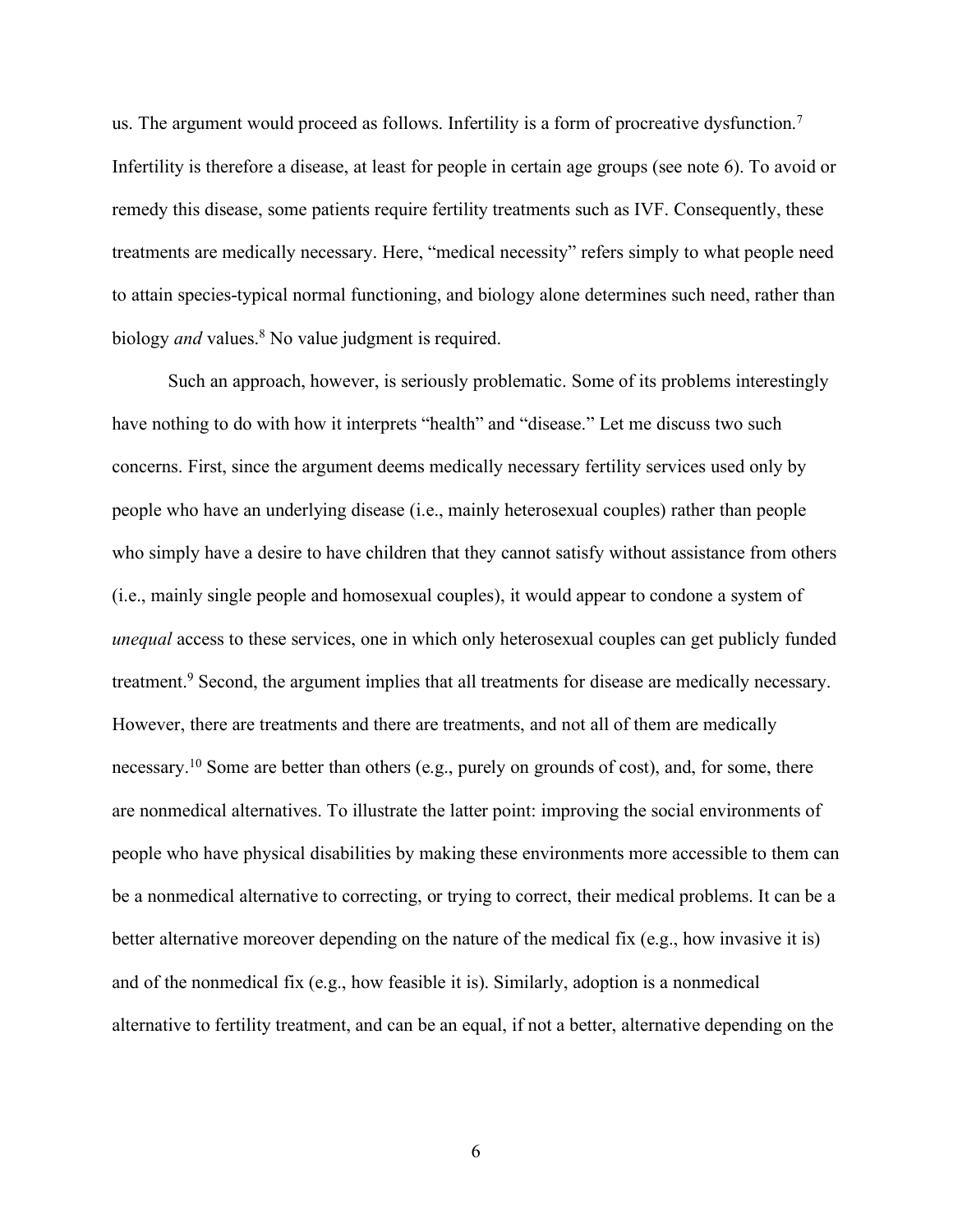nature of the recommended medical treatment for infertility, as well as how functional and ethical available systems of adoption are.

The above approach to understanding medical necessity is also problematic, however, because of how it interprets "health" and "disease." There are concerns about whether Boorse's theory can explain disagreements we have over what counts as a disease<sup>11</sup> and also whether it is value-free in its use of the terms "natural" and "normal" (Ereshefsky 2009, 222-23; Daniels 1985, 30). But let me focus on a different problem, one that assumes that our understanding of medical necessity should conform to medical practice and questions whether Boorse's theory satisfies this criterion. There are two issues here. The first is that "medical practice unquestionably presupposes the value of health," as Boorse himself admits  $(60)$ ,<sup>12</sup> whereas his theory describes health as value neutral. In medical practice, that is, biological functions that count in assessments of health and disease are those, and only those, that are deemed important or desirable. (Abnormal functioning that is considered unimportant does not count as a health failure.) The second issue is that, unlike the theory, medical practice does not treat human beings merely as biological organisms. Patients are understood as having multiple goals, including goals that can conflict with biological fitness (Ereshefsky 2009, 223). For example, a patient can reasonably request to be sterile because of career goals she has. Thus, again assuming that our understanding of medical necessity should conform to medical practice, it cannot be defined in terms of Boorse's theory of health, and more generally, cannot treat health as though it were value neutral.

To conclude this section: any attempt through philosophical argument to divorce questions about medical necessity from those about what we value is bound to fail. Such an argument would have to appeal to a conception of health that cannot explain the importance we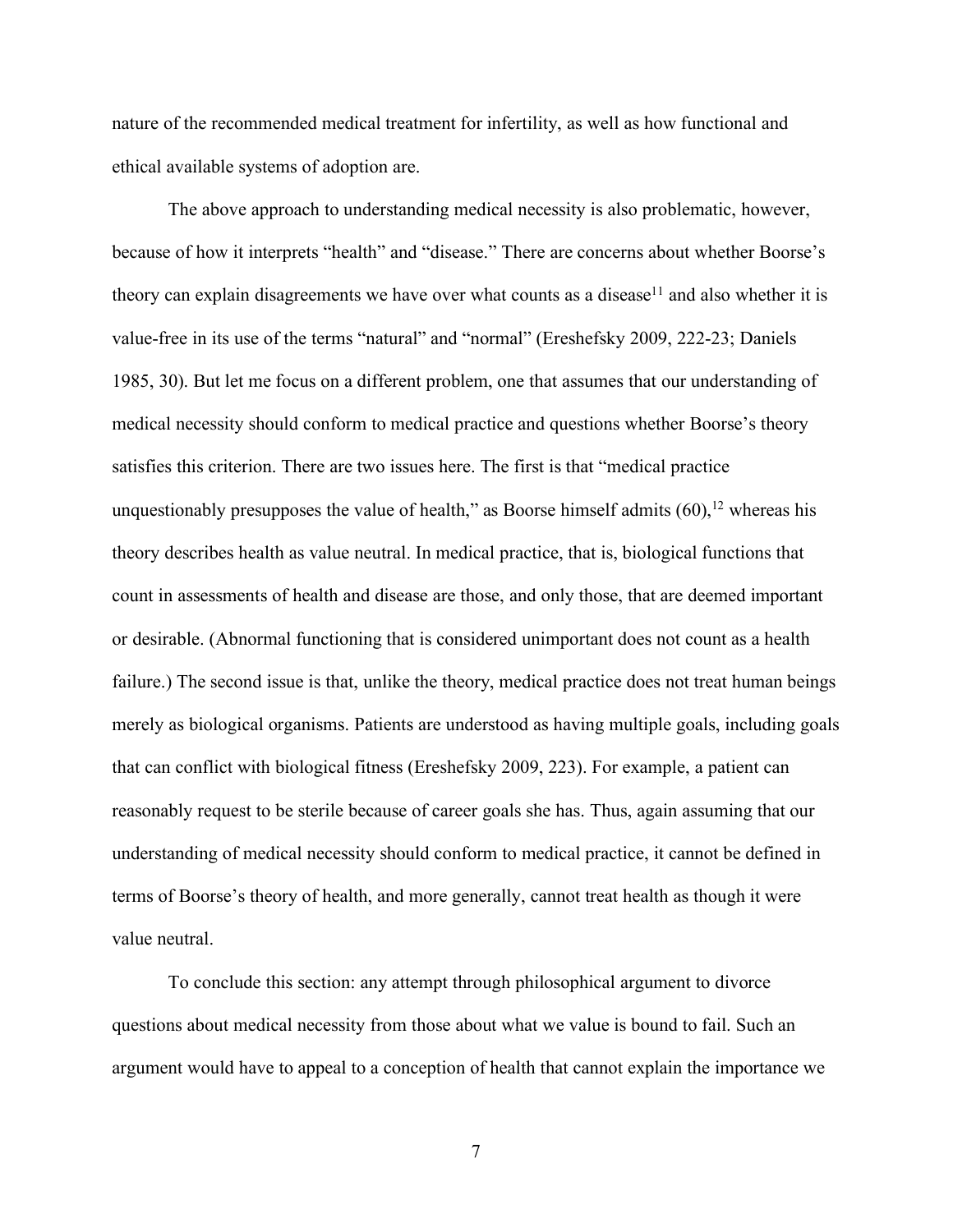associate with certain health needs when we say that satisfying them is medically necessary. In so doing, we do not conceive of health as value neutral. Rather, we make a judgment about what value health has, or what value specific capacities have that may contribute to our health. By extension, in deciding whether a particular intervention is medically necessary, we must agree on the value of the capacity that the intervention might restore, if only temporarily. Assuming that is correct, let us turn now to procreation.

#### **3. Valuing procreation**

Compared to many other capacities that medical treatment might restore or provide, the value that procreation has for us is obscure. While few people would question the importance of being able to breathe easily, for example, many would dispute the value of procreation. For some people, the ability to procreate (i.e., their fertility) is an impediment to them leading a good life, which for them is a life without children. At the opposite extreme are the many people for whom infertility is a serious barrier to happiness (McMillan 2001, 12). And, in the middle, are those who find infertility disappointing, but not at all tragic (Uniacke 1987, 244).<sup>13</sup>

It is common to assume that everyone experiences infertility in the same way as the second group above: that is, as a serious barrier to happiness. Yet, most of the studies used to support such a claim focus on people who seek or have sought treatment for infertility (e.g., Freeman et al. 1985; Domar et al. 1993; Chen et al. 2004). And there is a problem with generalizing from this group to everyone who is infertile. In his widely cited paper about infertility and psychological distress, Arthur Greil (1997) notes that, by focusing on "clinic samples" (as most of the literature does in this area), one lets "a select group of the infertile, who are almost certainly not representative of the infertile population as a whole, speak for the whole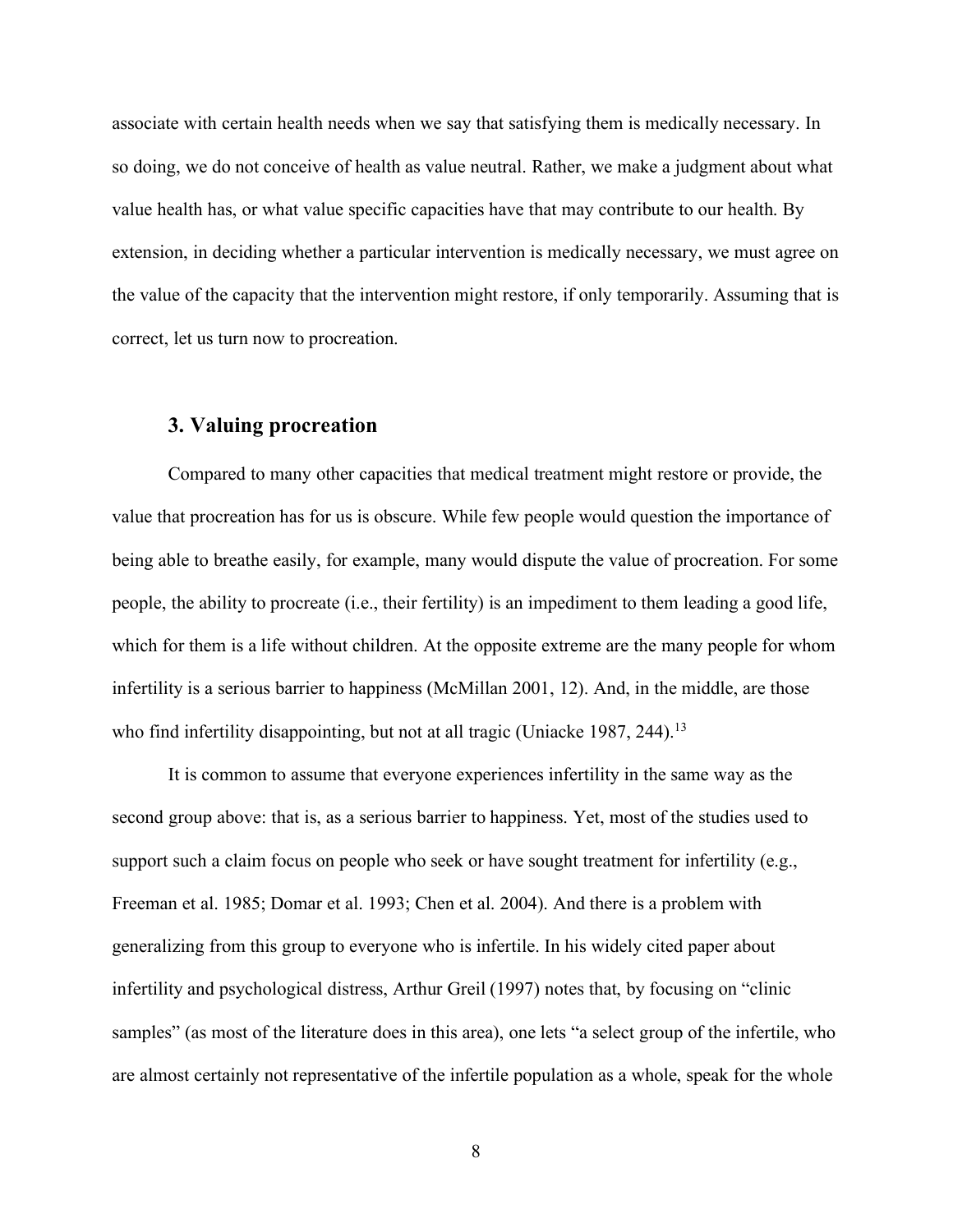group" (1699). Thus, according to Greil, we cannot conclude, because some or many patients of fertility clinics experience extreme anxiety about their infertility, that infertility generally is a source of immense unhappiness for people.

Given that people's opinions clearly do differ about the value of procreation, it is not obvious what value procreation has for us. My question is whether the government should ascribe such a high value to procreation that it categorizes IVF as a medically necessary service. I believe that the answer is no. Let me proceed by explaining first the nature of IVF, second how much one would have to value procreation in order to deem IVF medically necessary, and third why the government valuing it this much would, in my opinion, be inappropriate and wrong.

#### **a. In vitro fertilization**

An important background issue for this paper concerns the nature of IVF. In describing IVF, I will draw heavily, though not exclusively, from a report produced by the Ontario Ministry of Children and Youth Services' Expert Panel on Infertility and Adoption (2009; hereafter, "the Expert Panel" and "the Report"), a panel which, to be clear, advocated in favor of public funding for IVF. For the bare facts about the process of IVF, see the Report (98-99). This fertility intervention enables some people to bear a child; however, it is also often unsuccessful, it is expensive, it carries risks (in addition to those associated with an increased chance of having a multiple birth), and it is stressful. I defer to the Canadian Fertility and Andrology Society (2014) on the matter of success rates (i.e., in Canada), $<sup>14</sup>$  and to the Report on matters of cost and risk</sup> (see 109-10 on cost, and 101-12 on risks).

Let me discuss briefly why IVF is stressful psychologically. The sources of stress for IVF patients are potentially very numerous. Cost is one source, and admittedly a big one, for many people; but there are other sources as well. For example, IVF is time consuming, particularly for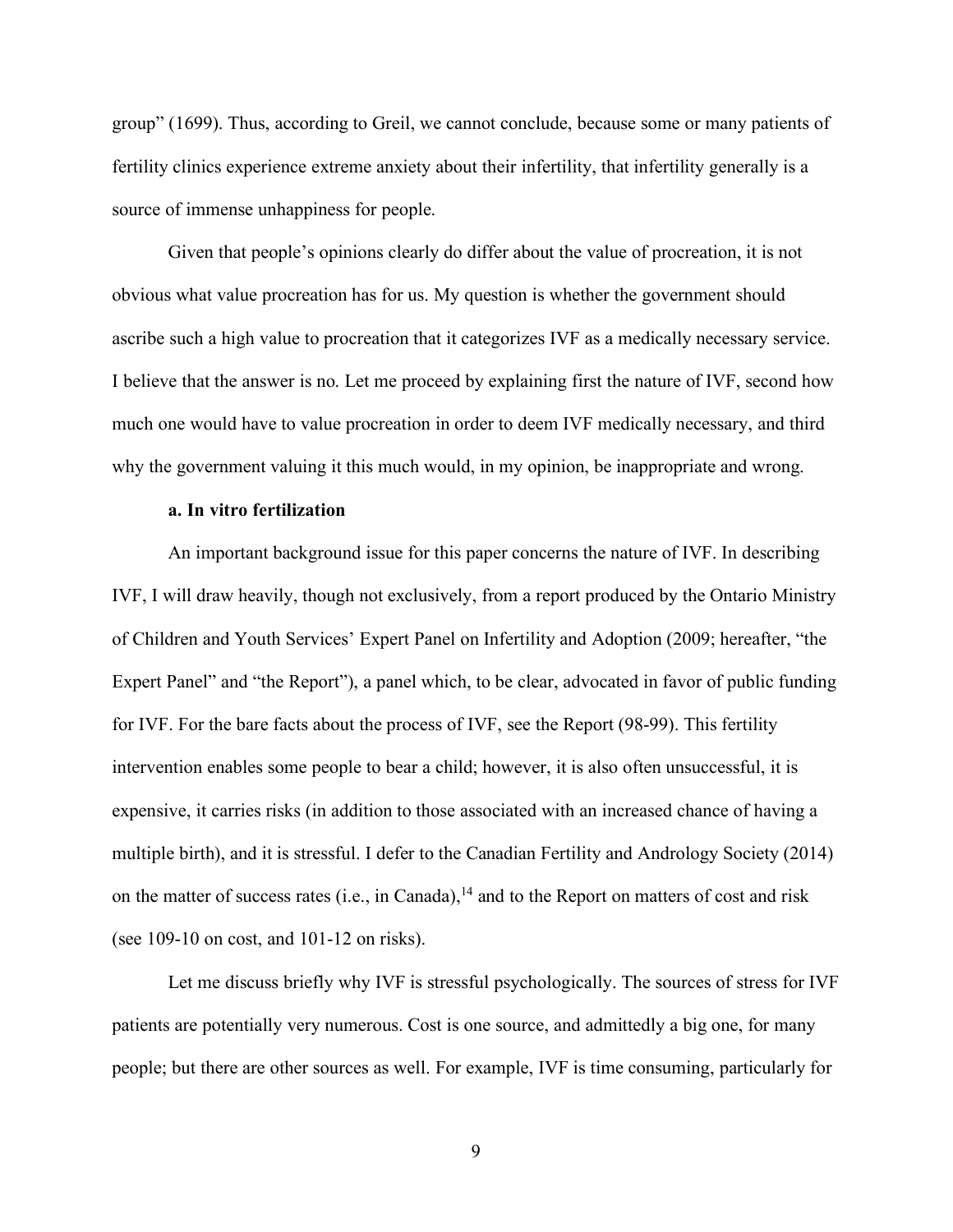women, because of the frequent blood tests and ultrasounds (Report 2009, 98). The time commitment involved with even one cycle of IVF is substantial and can pose serious difficulties for women who have paying jobs. Many women experience significant physical discomfort from the treatments (Suthersan et al. 2011), which can be stressful. There are also the "ups and downs" of treatment, which are mentioned in the Report (121). The treatment can go well one day, badly the next, and even worse the next—or actually better  $(!)$ .<sup>15</sup> Finally, there is the stigma associated with being infertile, which can be heightened while undergoing IVF. The Report often refers to the stigma of infertility, but says little about its nature. It suggests that this problem exists because people assume that infertility is somehow voluntary (134), which would mean that people who are infertile are responsible for it. Indeed, many women, in particular, blame themselves for infertility, even when it is unexplained (McLeod and Ponesse 2008). They do so, in part, because others tell them that if they just relaxed, they would get pregnant. The Report neglects to mention how much stronger these social messages can become during IVF treatment. Everything is timed so perfectly. How could it not work? If it fails, it must be the patient's fault.

There are studies showing that IVF is stressful enough that many patients stop the treatment even when they have been relieved of the burden of financing it. One such report states that the "most common reason that patients drop out of IVF treatment, even when it is covered by medical insurance, is psychological distress" (Cousineau and Domar 2007, 304). The authors claim, more precisely, that, in a number of surveys done in countries where people are insured for IVF treatment, "the psychological burden of the procedures appeared to be the major reason for drop-out" (300). Among these studies is a "large Swedish [one] of 974 couples," which "reported that two thirds (65%) did not complete the three IVF cycles which were covered under their health plan"; and a "retrospective study of over 2000 German patients," which "found that,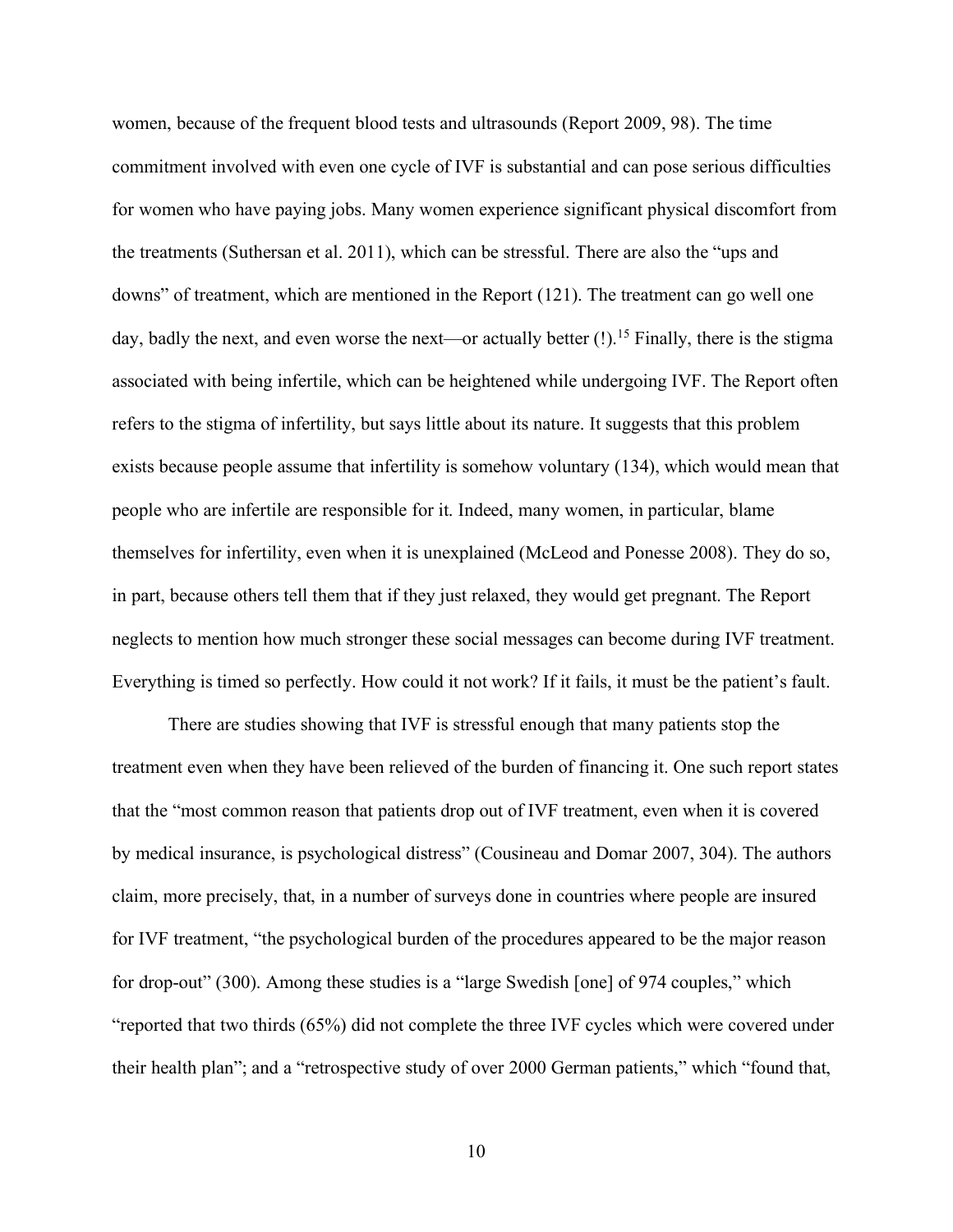despite the fact that these patients were covered by insurance for four cycles, the drop-out rate of non-pregnant patients was 40% after the first cycle …" (300). In short, IVF can be very burdensome psychologically even when patients do not pay for it themselves.

The nature of IVF explains why one would have to place substantial value on procreation in order to accept the medical necessity of it. But so does the presence of alternatives to IVF. Let me turn to these topics now.

#### **b. Valuing procreation: how much?**

In saying that IVF is medically necessary, one implies that the inability to procreate is a serious health condition comparable to other conditions that most patients would go to great lengths medically to try to fix. The opportunity to attempt to bypass the condition through IVF is worth the months of medical appointments, injections, difficult scheduling, emotional ups and downs, and so on*.* Procreation must be worth this much if IVF is indeed medically necessary. But procreation also has to be more valuable than the alternatives to IVF, including adoption, which satisfies what is surely the most important goal of procreation: having children.<sup>16</sup> That is, for IVF to be medically necessary, procreation has to be superior to adoption as a way of forming a family with children, and also superior to having no children. Procreation has to be so valuable that it is worth not only undergoing the effort and incurring the risks involved in IVF, but also forgoing the alternatives.16 Some individuals indeed may value procreation this much; however, the issue here is whether the government should do so.

Some might object that in deeming IVF medically necessary, the government would not be valuing procreation over adoption, but rather would simply be valuing parenting. The reason is that for many people who cannot have children on their own, becoming a parent is best achieved through IVF. Adoption is not, in fact, a good alternative to IVF, specifically because of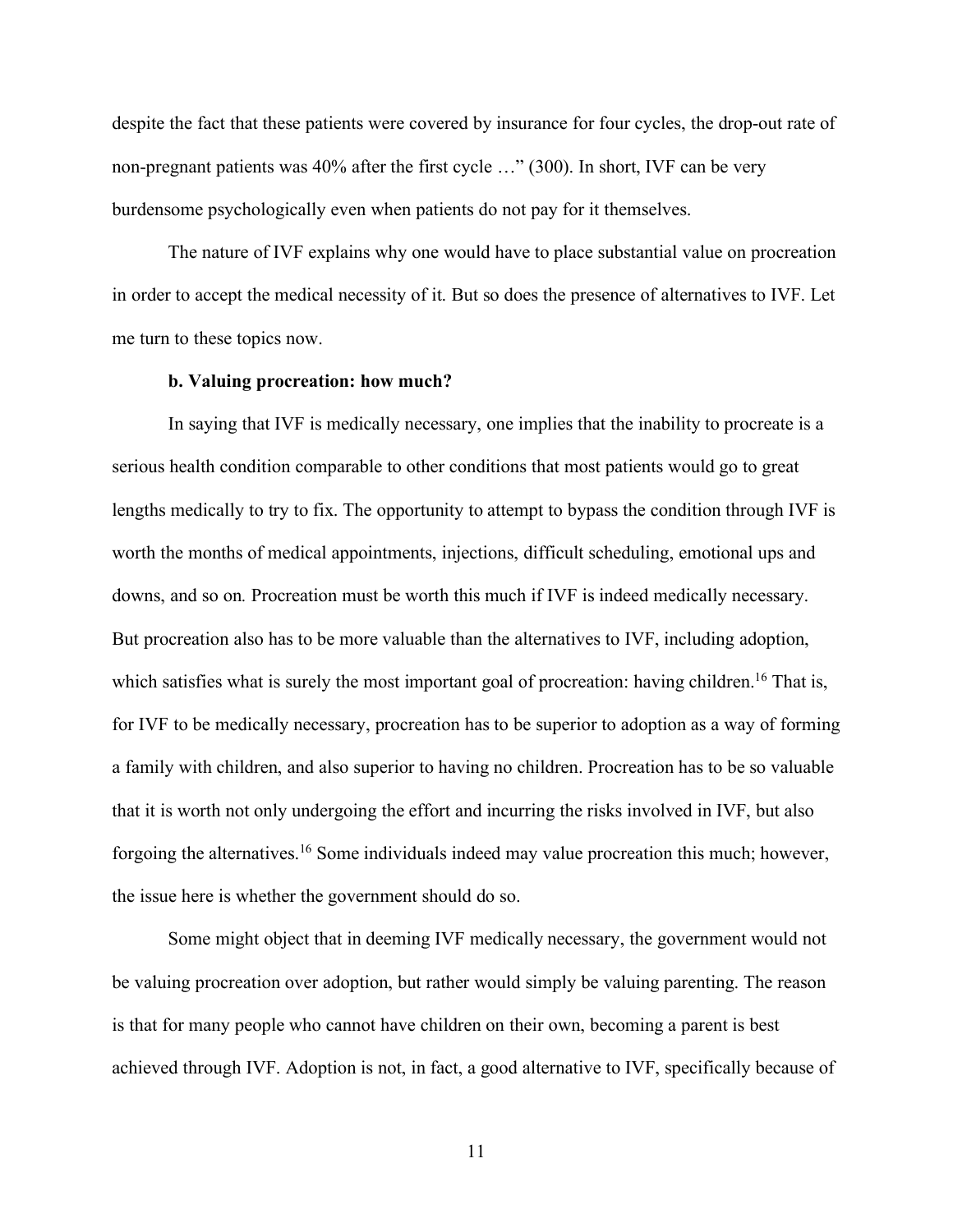how difficult it tends to be to adopt a child. Thus, without access to IVF, these people really have no good options for becoming parents. One problem with this objection is that it is questionable whether it is generally harder to adopt a child than to undergo IVF.<sup>18</sup> A further problem is that adoption need not be as difficult as it currently is in many places. For example, the Expert Panel (2009) recommended in the Report various changes that would make adoption—particularly, public domestic adoption—a better, easier option for many people in Ontario. Hence, comparing IVF with the status quo on adoption is inappropriate, at least in Ontario where the status quo on adoption is in need of serious repair (Cohn 2015b).<sup>19</sup> Moreover, making such a comparison while simultaneously arguing that the status quo on IVF needs to change (i.e., so that IVF becomes publicly funded) is simply unreasonable. Since the objection we are now considering commits such an error, it cannot refute my claim that to endorse the medical necessity of IVF is to promote procreation over adoption.

As an aside, consider that the process of adoption may always be more difficult than pursuing fertility treatments that are less invasive or intensive than IVF (e.g., surgery to fix a malformed uterus or laparoscopy to treat endometriosis), and thus perhaps the government should fund them at least on grounds of medical necessity. To do so, it would not need to value procreation as much as it would to fund IVF (assuming also that these treatments are less expensive). Without committing myself to any particular position on this matter, let me say that, given how I have understood medical necessity—in particular the connection I've drawn between medical necessity and what we value—the government could consistently classify as medically necessary these less invasive and expensive fertility treatments without doing the same for IVF. Doing so would suggest that it values procreation only to the degree implied in funding these particular treatments.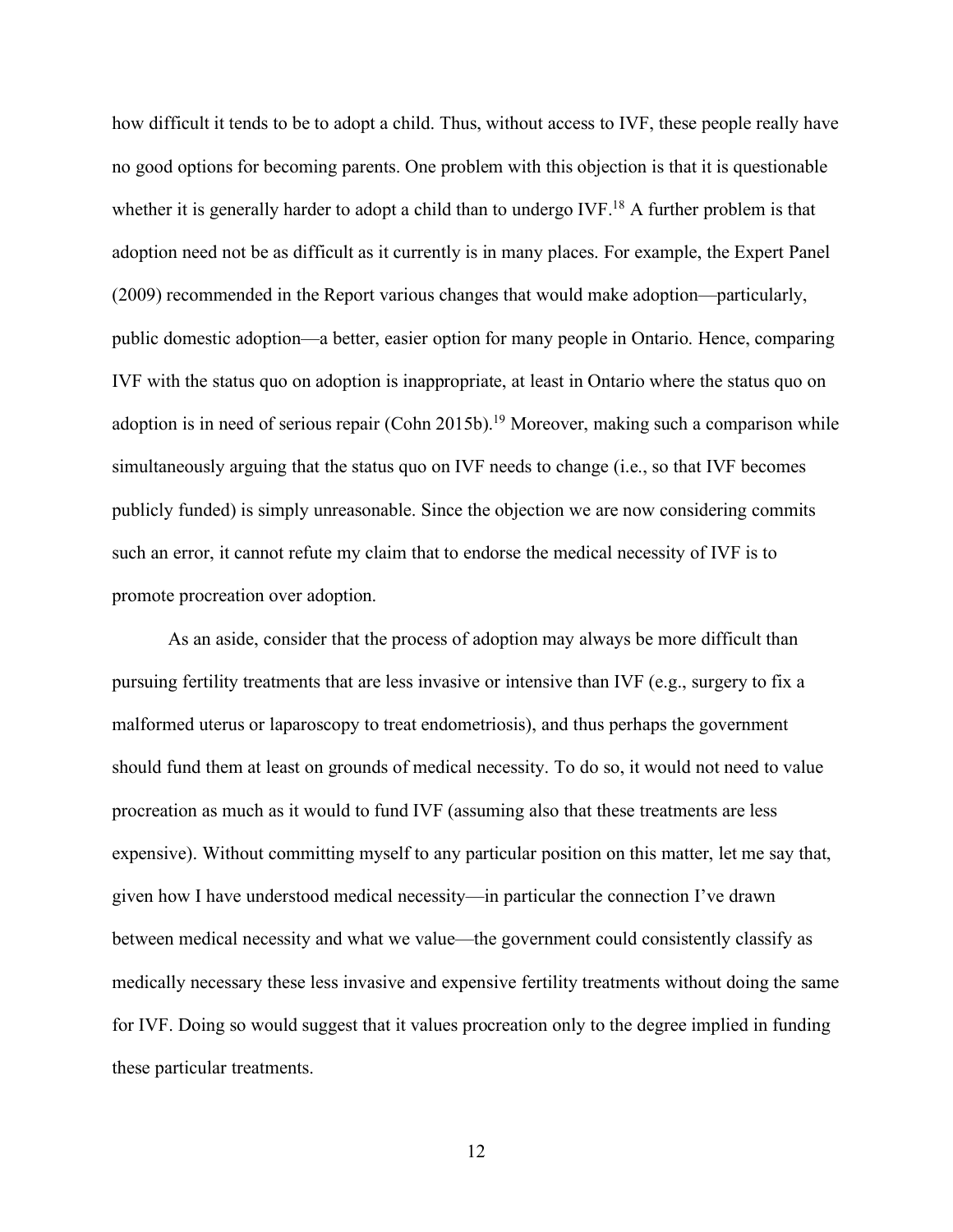#### **c. Valuing procreation: too much**

Thus far, I have claimed that, in order to classify IVF as a medically necessary service, procreation must be highly valued, and valued more than other ways of forming a family with children and also more than having a life without children. Let us now discuss whether the government should value procreation to this extent. There are serious problems with it doing so, in my opinion, including problems having to do with *equality*, *fairness*, and *harm*.

#### *1. Equality*

The issue of equality is controversial. Some argue that the status quo on IVF in North America, according to which IVF is not publicly funded, actually exacerbates inequality by allowing only the rich to access this service (e.g., Nisker 2008). Thus, we should eliminate the status quo. By contrast, according to others, equality demands that we maintain the status quo.<sup>20</sup> I accept the latter position for the following reasons.

The view that public funding for IVF would promote equality presumes exactly what I think needs to be questioned in the debate about such funding: that procreation has a high level of importance. Notice that without such a presumption, advocates of the view must accept that the state should remedy inequalities in areas that have relatively little importance. A stark example is an inequality in the ability to sail. The mere fact that only some people can go sailing does not justify public funding for sailing programs. Why not? Because sailing, or having the ability to sail, is simply not important. Surely, people who argue on grounds of equality that the government should fund IVF would agree with this claim. But then it follows that they must accept that, unlike sailing, procreation is important, indeed important enough to fund IVF (despite the nature of IVF and the availability of such alternatives to it as adoption).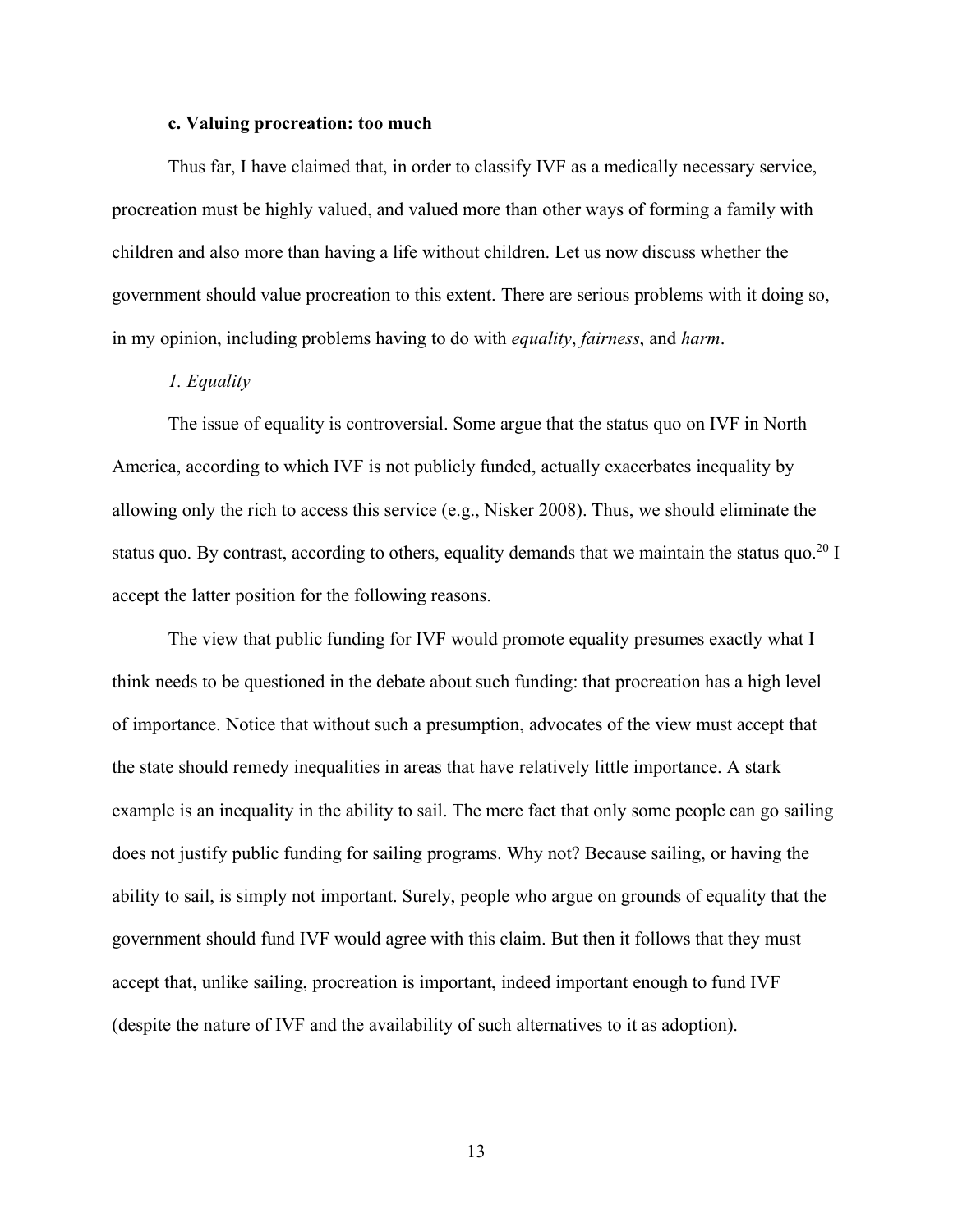The question then becomes whether the above presumption about procreation is justified. Our earlier discussion about different people's reactions to their fertility or infertility suggests that many people would reject this presumption. Many philosophers, including me, would also reject it. Some of these philosophers accept that parenting is very important for many people (although not for everyone); however, according to them, the goods of parenting do not require procreation (e.g., Brighouse and Swift 2006; Brighouse and Swift 2014; De Wispelaere and Weinstock 2014; Overall 2014). One can have these goods through adoption, for example. Others assume that even parenting, or being able to become a parent, is not essential to living well (i.e., for anyone), and that it would be better for the planet and people currently living on it if we were to procreate less (e.g., MacIver 2015; Benatar 2015). I'm inclined to accept the first position, but am also persuaded of some aspects of the second.

According to both of the above positions in the philosophical literature on parenting, having *biological* children, or having the capacity to do so, is a mere preference rather than a basic need or an objective interest (i.e., an interest that one must satisfy in order to live a good life). Using this understanding of procreation, we can see why equality would demand that the government *not* subsidize people's attempts to procreate through IVF, since a kind of inequality occurs when the government supports the fulfillment of some preferences (e.g., to have biological children) but not others (e.g., to travel the world). Some people get special treatment that they do not deserve, because what is at stake for them again is the satisfaction of a mere preference. And though we should perhaps tolerate such undeserved treatment when it results in minor inequalities—for example, the inequality that might occur when space in a public park is devoted to skateboarders rather than to tennis players—we should not tolerate it when it results in major inequalities. Yet, inequalities of the latter sort would almost certainly occur if IVF were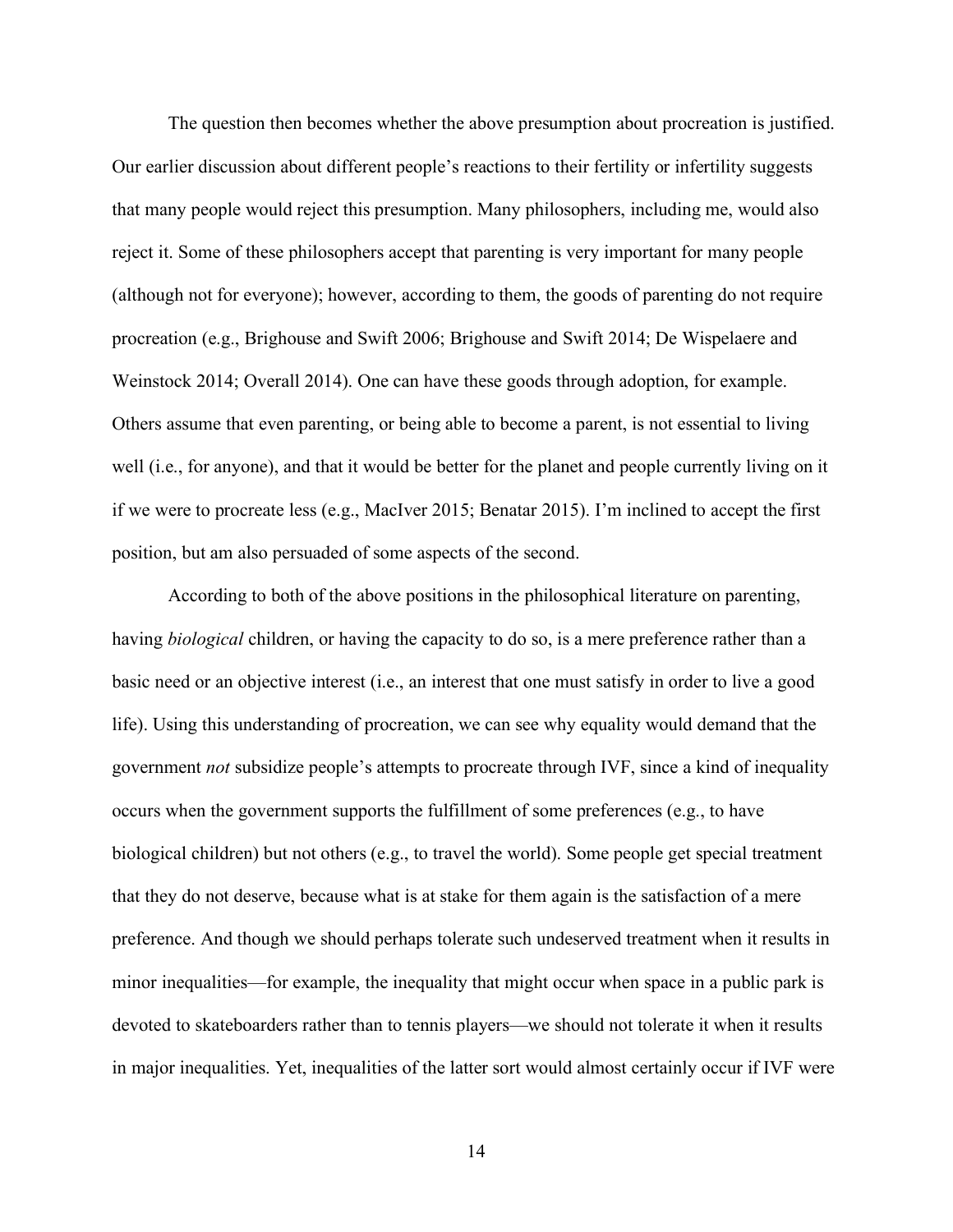publicly funded, because some people would be spared having to pay thousands of dollars to fulfill a preference they have for biological children. It follows, on grounds of equality, that IVF should not be designated a medically necessary service so that it receives public funding.

Some might object to the claim that public funding for IVF would result in major inequalities by asserting that, so long as the funding goes only to IVF with single embryo transfer, it would result in a net cost savings to the government (i.e., on the grounds that it would diminish the costs associated with treatment induced multiple births; Report 111-14). Thus, it isn't as though ultimately the government would be spending a lot of money to satisfy some people's preference for IVF. To respond, even if that were true, however, the funding would still create substantial inequality. Those of us who think that parenthood is an important good should be concerned especially with the inequality that such a system would create between people who choose IVF and those who choose private (domestic or intercountry) adoption. Both services— IVF and private adoption—cost individuals thousands of dollars (which isn't usually the case with public domestic adoption, in Canada at least; see below). But if IVF were publicly funded, it would cost individuals nothing—or relatively little, depending on how much it is funded while people who prefer private adoption would still pay out of pocket. Such inequality is intolerable, in my opinion.

In short, equality demands that the government support, not the preference that many people have for a particular kind of parenting (i.e., biological parenting), but either all kinds of parenting or none of them. Public funding for IVF would do the former alone, and so would not promote equality. In fact, it would do the very opposite.

*2. Fairness*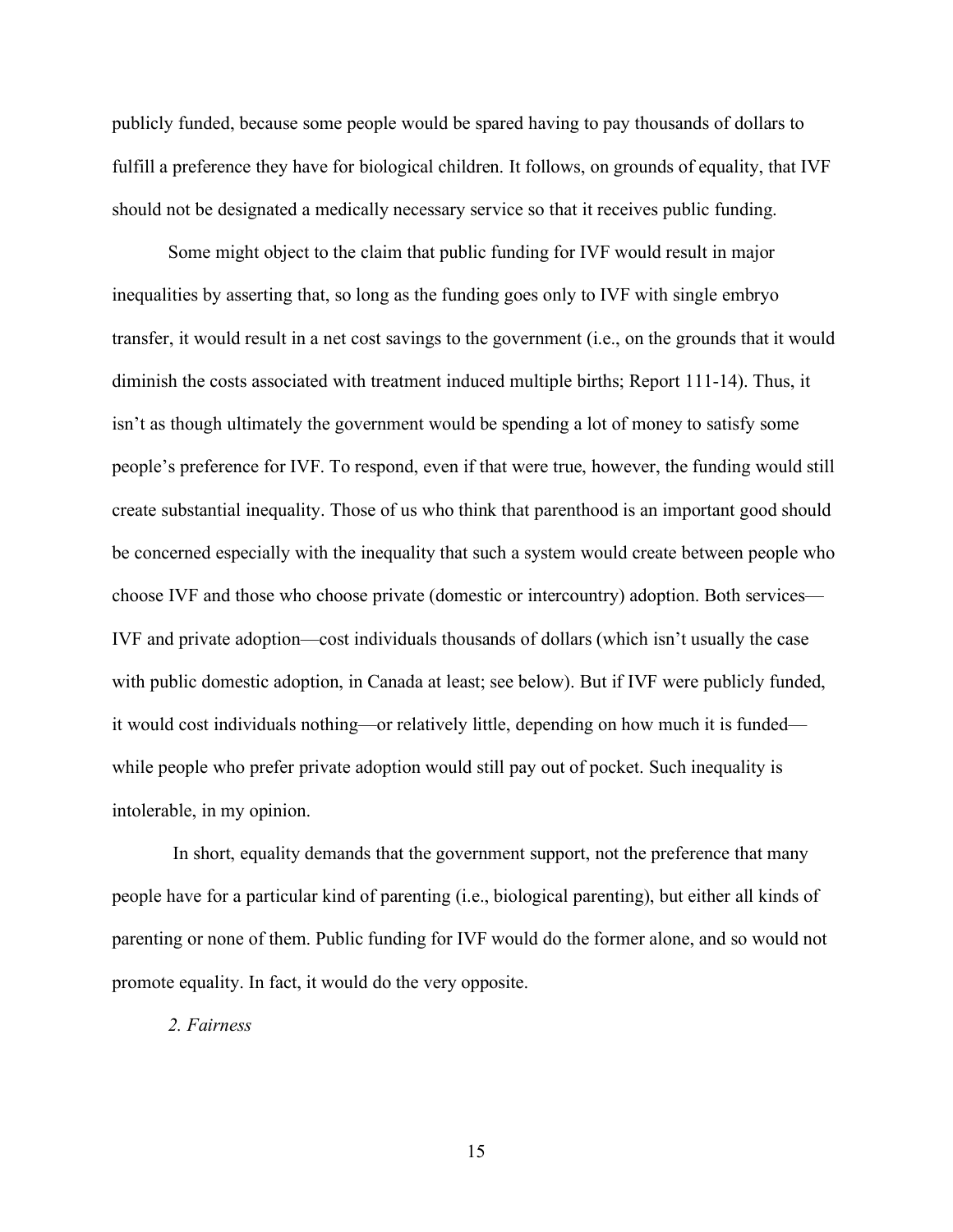The above discussion about equality suggests that it would be unfair of the government to subsidize a particular way of becoming a parent to the exclusion of others and also perhaps of the worthy projects of people who prefer not to have children.<sup>21</sup> However, some might complain that the government already engages in such unfair behavior when it funds public (domestic) adoptions. The Ontario government, for example, offers to pay all of the expenses associated with a public adoption (although some people pay themselves for private home studies and privately run, government mandated parenting classes when public versions of these services have long waiting lists). Indeed, if the government were to recognize IVF as a medically necessary service, would it not simply level the playing field between assisted reproduction and adoption—at least of the public domestic variety—rather than give the advantage to reproduction? This comparison between assisted reproduction and public domestic adoption is not a good one, however, because it ignores the prior obligation of the government to children who are wards of the state. The government has a special obligation toward these children normally, an obligation to find them "forever families"—that it would abandon if it failed to support public adoption. Moreover, because of this obligation, it can legitimately favor this form of family-making over other forms or over a commitment to being child-free.

A better comparison would be between assisted reproduction and private adoption. In neither case does the above sort of obligation exist for the government. Hence, if our concern is with fairness, we should consider whether funding IVF would be fair given the support the government currently gives to these adoptions.

Some jurisdictions provide tax credits to people who adopt children (privately or otherwise).22 Canada and Ontario are among them. Currently, people in Ontario who succeed with an adoption are eligible for a small provincial tax credit and a larger federal tax credit. In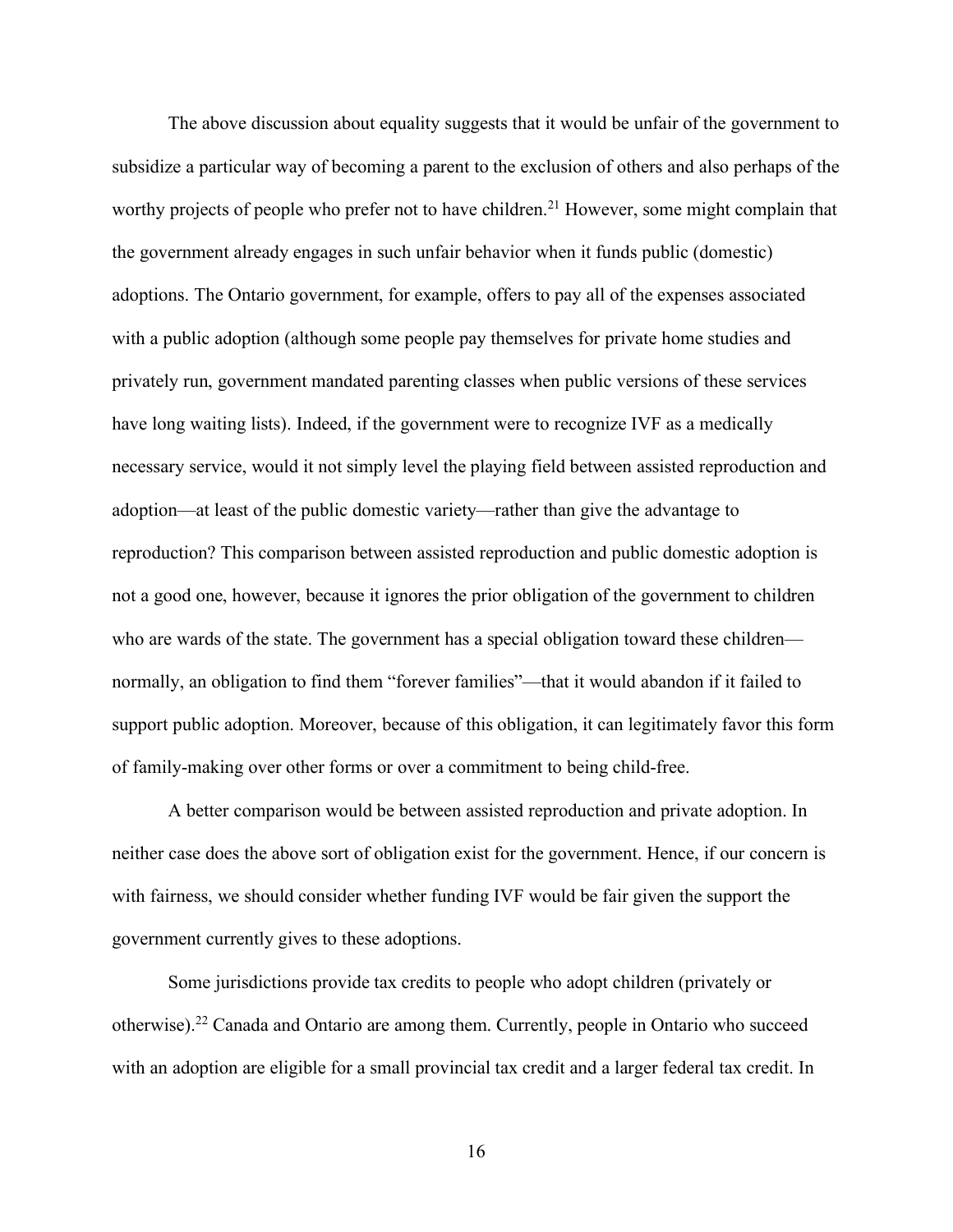2016, the provincial credit was 5.05 percent of up to \$12,033 CAD in eligible expenses for a completed adoption, which amounts to at most \$608 (Canada Revenue Agency 2016a). The federal credit, in the same year, was 15 percent of up to \$15,255 CAD in eligible expenses, which is, at most, \$2,288 CAD (Canada Revenue Agency 2016b). These numbers show that people get very little financial support for private adoptions from the Ontario government, although they qualify for more substantial support from the federal government. Still, the maximum subsidy available to them, in 2016, was only \$2,896 CAD, which is a fraction of what most private adoptions cost. (It would not even cover the cost of a private home study and privately run, government mandated parenting classes.) Moreover, those who pay in full for a private adoption but never succeed in adopting a child privately do not qualify for any subsidy. I personally know a number of people who fall into this category.

Now, compare the current subsidies for private adoptions with subsidies proposed for IVF in Ontario. The Report (2009) recommended that the Ontario government fund up to three cycles of IVF, along with various other services (118).<sup>23</sup> The government later announced that it would fund one cycle, with single embryo transfer, starting in 2015 (and it made good on this promise in December of that year; Ontario Ministry of Health and Long-Term Care 2014; 2015). Even funding only one cycle, however, would save people who do IVF much more than \$2,896 CAD, and decidedly more than \$608 CAD, given that people pay roughly \$6,000 CAD for one cycle now (Report 2009, 110). Also, the funding would go to everyone who attempts one cycle, regardless of whether they get pregnant in the end (of course), whereas adoption subsidies are again available only to people who succeed in adopting a child.

To return to the question we started with: would funding IVF be fair given the support the government now provides for private adoptions? The answer with respect to Ontario is clearly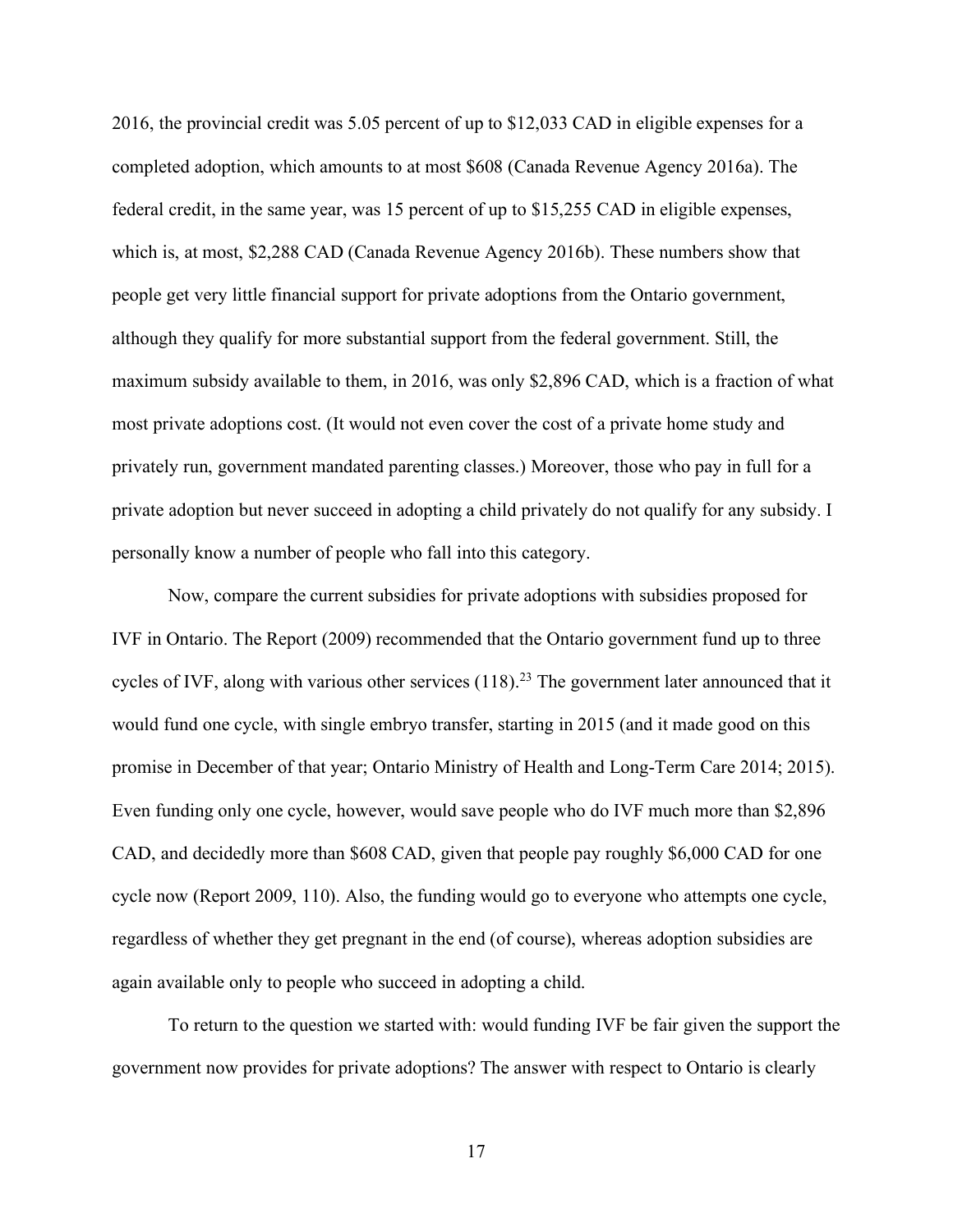no—and it will depend for other jurisdictions, of course, on whether or to what extent the government helps to defray the cost of private adoptions. Publicly funding just one cycle of IVF in Ontario would make the playing field distinctly unlevel for people in Ontario who do private adoptions compared to people who pursue IVF. It would also arguably be unfair to people whose personal goals do not include becoming a parent and who do not receive government support for pursuing these goals, especially those comparable in worth to parenthood. Such concerns about fairness provide a second reason against classifying IVF as a medically necessary service and publicly funding it on these grounds. Granted, this reason exists only so long as the government refuses to provide comparable subsidies for private adoptions and for similarly worthy pursuits.24

#### *3. Harm*

A third reason has to do with harm: valuing procreation as much as the government would have to do to insist that IVF is medically necessary would create what philosophers call *expressive harm*. <sup>25</sup> In particular, the claim that IVF is *necessary* would express to people who do not try, or who stop trying, to remedy infertility through IVF that they have resigned themselves to a stunted life: one of poor health and limited contentment. Included among these people are those who adopt or foster children, and also those who choose not to become parents. The implications for adoptive families in Ontario are particularly significant given our government's mandate for the Expert Panel (2009) to work to make Ontario a "family-friendly province" by improving both its fertility and adoptive services (2). Ontario would, in my opinion, not be friendly to adoptive families if it determined that IVF was medically necessary. It would signal that adoption is an inferior way of forming a family with children, which would be hurtful to many people, including some adoptive parents who love their children and find adoption very fulfilling, to children who are adopted and love their parents, and also to children who are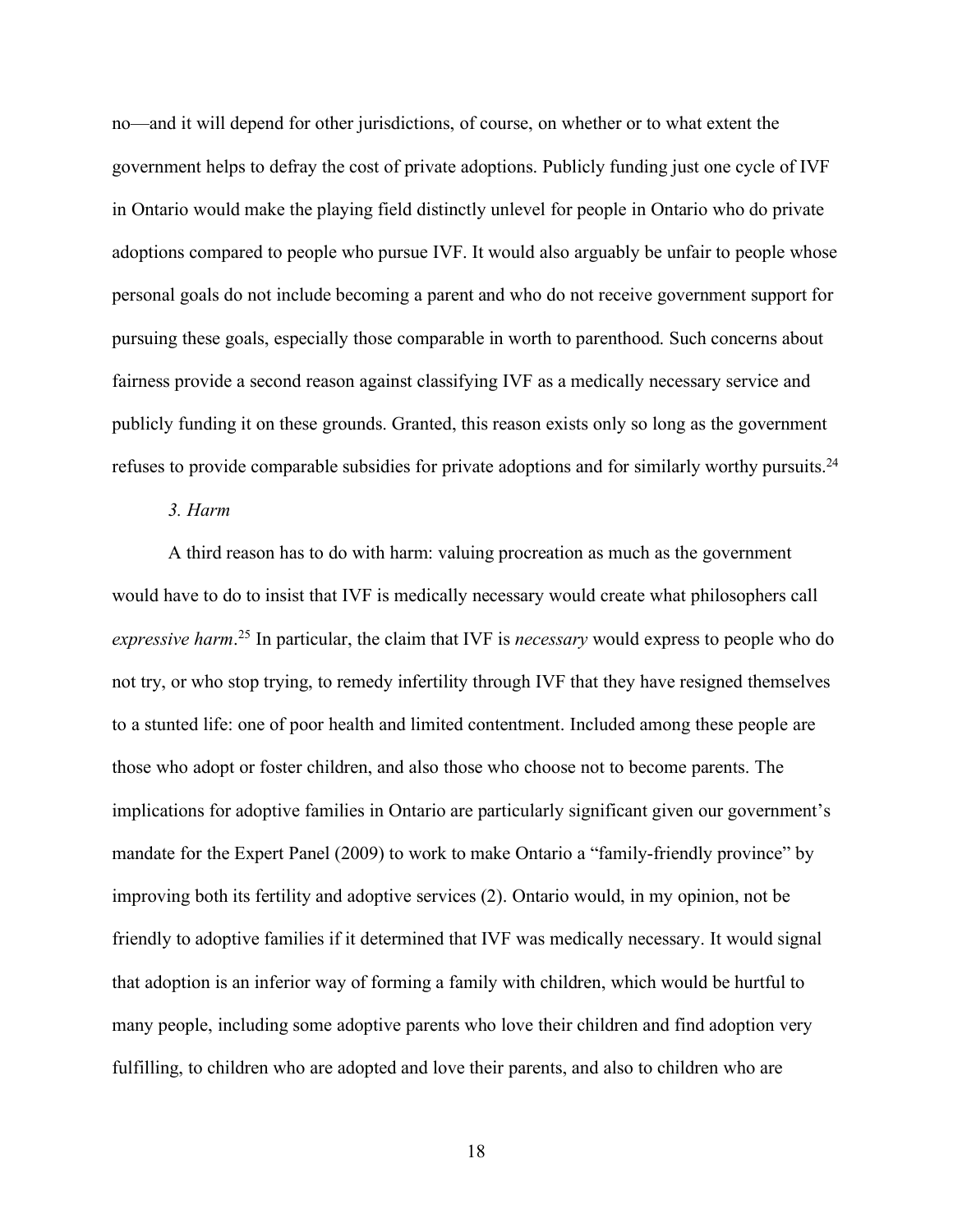waiting or hoping to be adopted. The message to the children would be that they could never fill the psychological hole that is left behind by an unfulfilled desire to be a biological parent. Their families, if they ever get families, will always be second best to biological families.<sup>26</sup>

The outcome just described is made more likely by the fact that Canadian society, like many other societies, does not always treat adoptive families equally to biological ones. Such background conditions will negatively influence the social meaning that the claim that IVF is medically necessary will have. There are norms lingering in our society that philosophers call *bionormative*, which suggest that families ought to be biological because real or natural families are this way (Haslanger 2009; Witt 2014; Baylis and McLeod 2014). As a result, people sometimes ask adopted children whether they know their "real" parents or whether their sibling is their "real" sibling. People also sometimes refer to families or to what families are like (i.e., "real" ones) without including adoptive families. (The part of the Report [2009] on assisted reproduction does this when it refers to people *needing* assisted reproduction to build their families [e.g., 109, 114], by which it must mean biological families.) Because many societies are at least somewhat bionormative, they stigmatize adopted children and their parents (Haslanger 2009). This stigma would contribute to the negative implications of the government insisting that IVF is medically necessary.27

One might object to the point about expressive harm by stating that negative messages for adoptive families are justified if the alternative of refusing to fund IVF on grounds of medical necessity is that many people cannot lead good lives. These are people who strongly desire to have biological children and who are candidates for IVF but who cannot afford to pay for it themselves. Surely, we can expect some people to have to deal with some negativity towards their families for the sake of others whose lives would be seriously marred if they did not have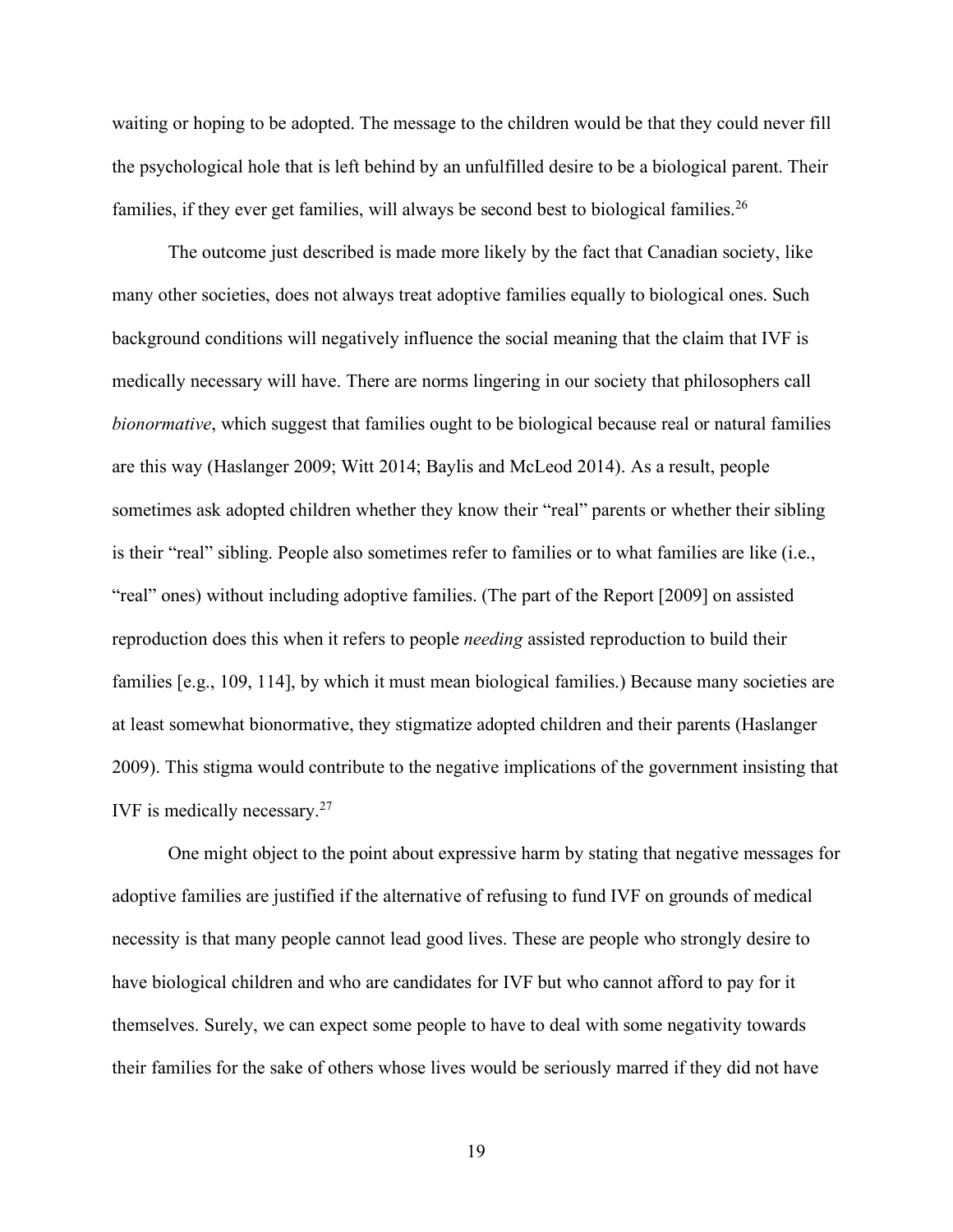biological children. In response, let me say three things: (1) it is doubtful that we should expect this much of some people, given the damage that these social messages can cause, particularly among children (Haslanger 2009, Leon 2002); (2) we should not have to expect this of anyone in an egalitarian society (i.e., that they tolerate negative messages from the government about their families even though their family members' needs are met); and lastly (3) we should not always accept the claims people make that biological reproduction is essential to them leading good lives. To expand briefly on this last point: people's reasons can be discriminatory—for example, sexist (women are not real women unless they bear children)—or simply based on misinformation. For instance, it is common for people to believe that, on the whole, adoptive families do not function well or that the majority of adopted children have behavioral problems (Wegar 2000). Yet, the sociological evidence on adoption actually confirms the opposite (Blake et al. 2014). In summary, there are good reasons *not* to allow the fallout that public funding for IVF would have for adoptive families so that other people can realize their pronatalist vision of a good life (i.e., a vision that necessarily includes bearing children).

Before concluding this section, let me be clear that the above concern about expressive harm applies to funding for IVF *grounded in* medical necessity. (By contrast, notice that the concerns about equality and fairness apply to any funding, regardless of what grounds it.) If the government could provide some subsidy to IVF patients—in the form of a tax credit, for example—but do so on grounds other than medical necessity, it might avoid causing expressive harm. Without endorsing such a subsidy, let me say two things about it: (1) it *may* be appropriate given the anguish many people admittedly feel when IVF provides their only hope of having biological children; and (2) it should definitely not be greater than what the government offers to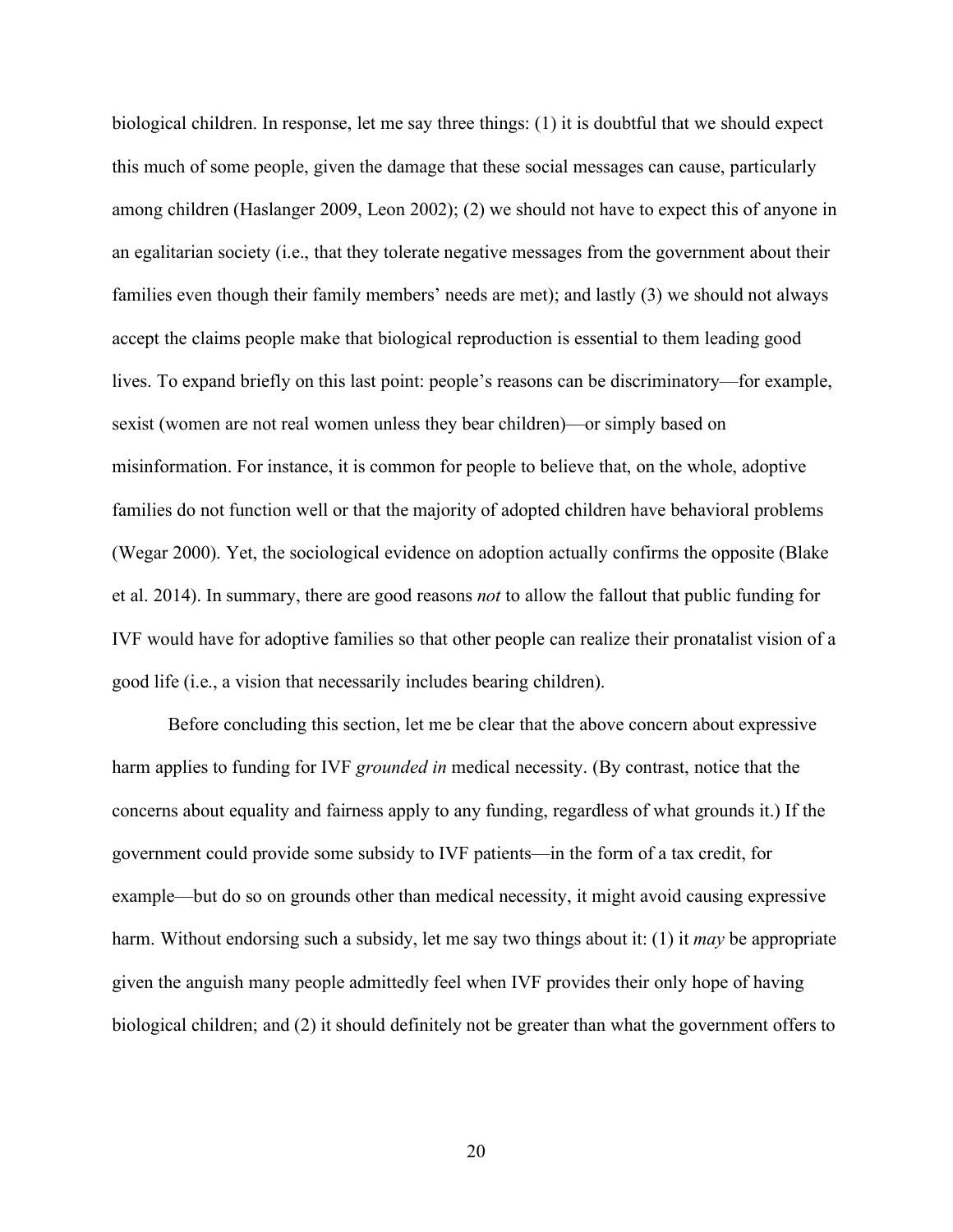people who choose adoption (McLeod 2015) or engage in similarly worthy pursuits, that is, for reasons having to do with equality and fairness.

The main purpose of this section has been twofold: first, to show that to deem IVF medically necessary, the government would have to value procreation a great deal, more than it values other methods of building families with children or being child-free, and second, to explain why, in my view, it should not value procreation this much. The main reasons I gave in favor of the second point had to do with equality, fairness, and (expressive) harm. I have also suggested that the presumed superiority of procreation over adoption may not fit with the facts about adoption,<sup>28</sup> which indicate that most adoptive families function well. Let me add that I also doubt that such a claim coheres with my government's values concerning families, given the desire it showed in convening the Expert Panel of improving *both* adoption and assisted reproductive services in Ontario.

#### **4. Conclusion**

The Report (2009) asserts that Ontario wants to be a place that values all families with children. Presumably, many governments like Ontario's desire the same thing. However, such a desire is not compatible with them deeming IVF to be a medically necessary service. Classifying IVF in this way is impossible without suggesting that procreation is so important that some people (namely women) should be willing to sacrifice much of their time, their physical comfort, and possibly their emotional well-being to be able to conceive and bear children. Stating that such actions are necessary for many infertile people also ignores adoption as an option or, at the very least, implies that it should be everyone's second choice. In addition, it suggests that infertile people who decide against assisted reproduction and in favor of a life without children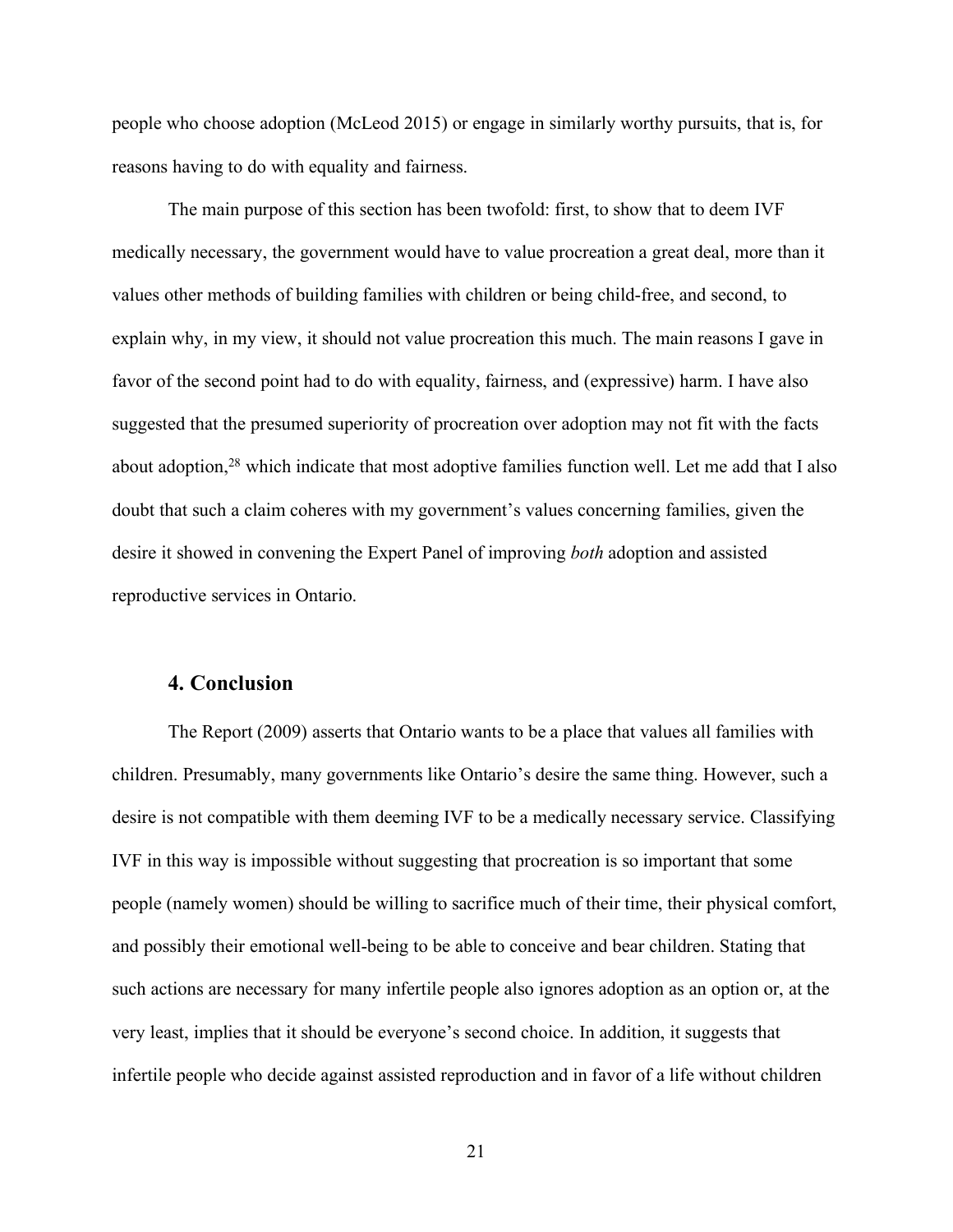will never achieve the level of well-being possible with parenting a child. A government that conveys such messages to the public is friendly only to certain families with children, and at the expense of people who choose not to have children.

#### **Acknowledgements**

For his expert research assistance on this paper, I would like to thank Reuven Brandt. I would also like to thank Reuven, Andrew Botterell, and an anonymous *IJFAB* reviewer for their helpful comments on an earlier version (or versions) of the paper.

#### **Notes**

1. The government decided, in the end, to fund "one IVF cycle per eligible patient per lifetime" though not using OHIP (Ontario Ministry of Health and Long-Term Care [2015]; see also Martin Regg Cohn [2015a]). My commentary on this decision appears in McLeod (2015).

2. In the academic debate on this topic, some say that IVF is indeed medically necessary or fulfills a medical need (Johnston and Gusmano 2013; McMillan 2001; McMillan 2003), while others are committed to the opposite view (De Wispelaere and Weinstock 2014; Rulli 2014; Baylis 2013; Bartholet 1993; Bartholet 1995). But what is more, most bioethicists and philosophers have been silent on whether IVF should be deemed a *medically necessary* service.

3. Assuming that to procreate is to produce genetically related children, not all IVF involves procreation. When people do IVF with donor gametes, they do not procreate. I focus on IVF that does not use donor gametes, because it is the main target of public funding campaigns for IVF in Canada.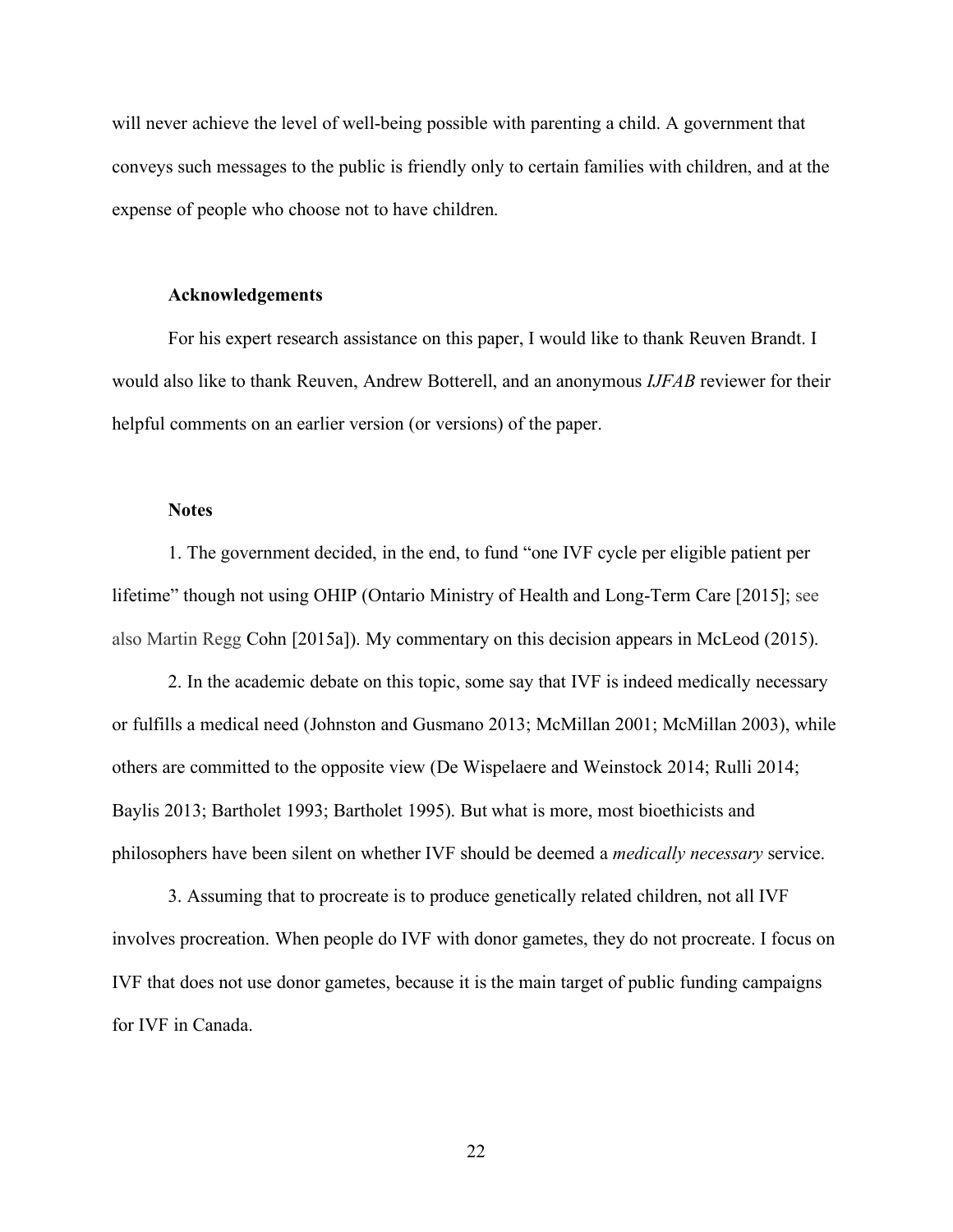4. Despite the role that medical necessity plays in federal legislation about health care in Canada, no formal definition of the term appears in federal law or policy (Charles et al. 1997). But we need at least a working definition to be able to decide whether IVF is medically necessary. I use the common sense understanding just described, which is admittedly vague because it includes "health," a term whose meaning is contested. Below, however, I provide some insight into how to interpret this concept.

5. I am assuming, more explicitly, that health is subjectively valuable in the sense not simply that we value what we judge to be healthy but that our values influence those judgments in the first place. By contrast, some philosophers argue that health is objectively (or inherently) valuable. On this view, health is valuable regardless of whether we view it that way. Although I find this alternative view about health compelling, my understanding of medical necessity relies only on the weaker view that health has subjective value.

6. To be more exact, Boorse (1997) defined disease in his later work as a dysfunction that is typical not of a whole species but of a reference class, which is smaller than a species and may include an age group (Ereshefsky 2009, 222). Boorse recognized, for instance, that "normal reproductive capacity varies among different age classes of humans" (222). On his account, infertility is a disease only for people who are members of certain age groups.

7. In the clinical context, infertility is given the following "time-based definition": the inability to conceive after twelve months of regular unprotected sexual intercourse (Mladovsky and Sorenson 2010, 117).

8. I know of no bioethicist or philosopher who defends this conclusion about medical necessity; however, I think discussing it is important because those who accept Boorse's theory of health would be drawn to it. As I have said, this theory is prominent, especially in medicine.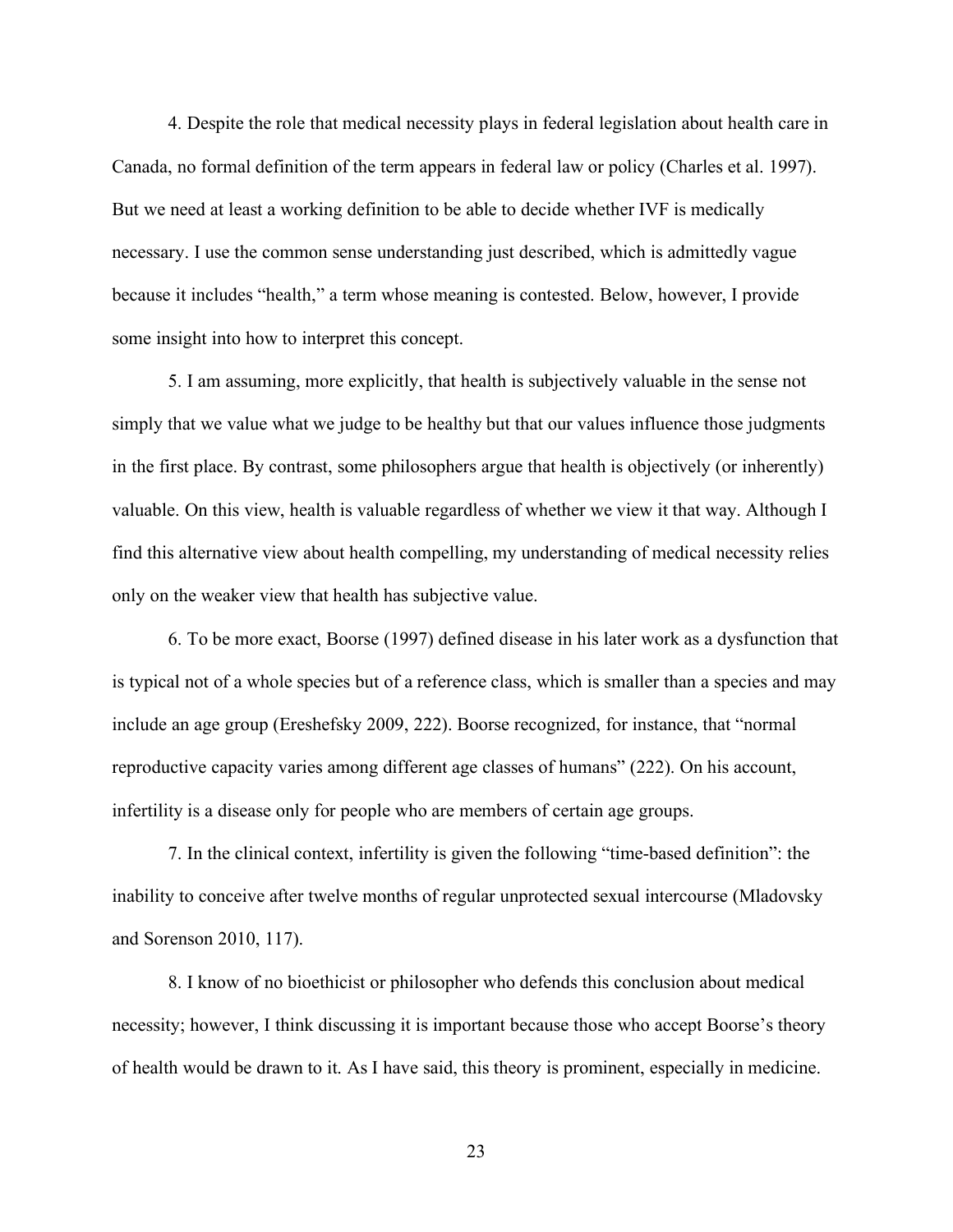9. One might object that nondiseased people could receive treatment on grounds other than medical necessity and have this treatment funded, which, in Ontario, would have to occur through tax credits. Whether such a system—where the type of funding and the reasons for it differ between different groups—would be fair, however, would depend on different factors, including whether it would be unduly burdensome financially for one group (i.e., the one that has to pay out of pocket initially for treatment).

10. As this discussion suggests, labeling something a "disease" does not settle the question of whether treatment for it is medically necessary. For example, some will simply point to the World Health Organization's (2016) designation of infertility as a disease to show that IVF is medically necessary. But such an argument will be unsuccessful because, even if WHO's position were correct, IVF still might not be medically necessary.

11. Sometimes, these disagreements focus not on biological or medical facts but on what has value (Ereshefsky 2009, 222). The debate over whether infertility is a disease is a case in point. Participants generally disagree not about the biological causes of infertility, but on how valuable procreation is. The point is that, to be able to explain such disagreements, one has to recognize the role values play in determining who is healthy or diseased.

12. This means that even he would not accept the conception of medical necessity used in the above argument. He would not agree that judgments about what is *medically* necessary can be value neutral.

13. Included in this group are people who desperately want to have children, but are not concerned with whether the children they have are biologically related to them. Parenthood is more important to these people than procreation. As a result, they may turn immediately to adoption, rather than try assisted reproduction, upon receiving a diagnosis of infertility.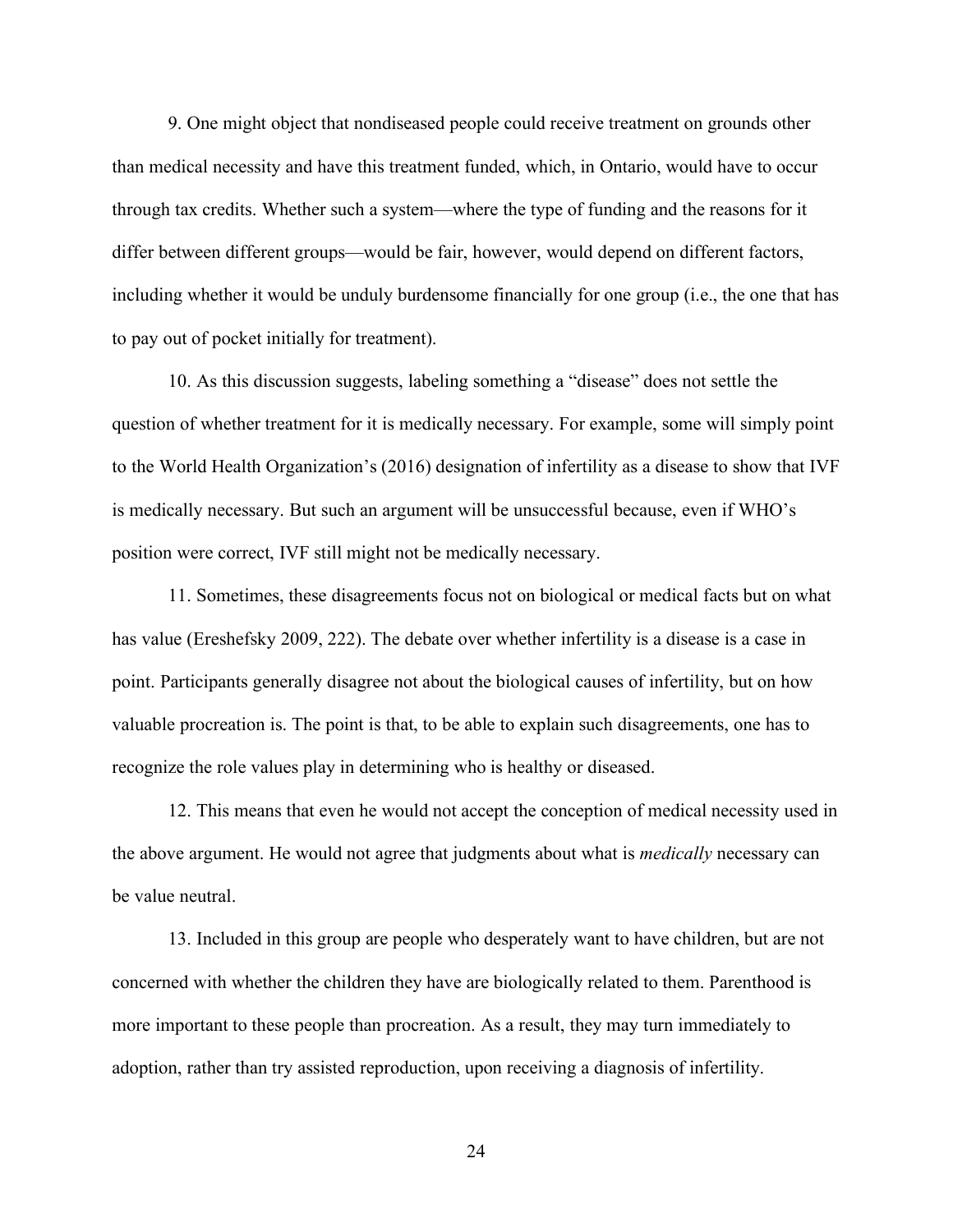14. The Canadian Fertility and Andrology Society (2014) reported that, in 2013, the live birth rate in Canada per fresh embryo transfer cycle was 41 percent for women under thirty-five years of age, 30 percent for women ages thirty-five to thirty-nine, and 14 percent for women ages forty and over. For frozen embryo transfer cycles, the numbers were 31 percent, 24 percent, and 15 percent, respectively.

15. For example, patients might get the good news one day that the physicians were able to extract ten eggs but then get the bad news the next day that only four of the eggs were mature enough to be fertilized. They then find out that three of the four fertilize, but only one of the resulting embryos is actually worth implanting.

16. More specifically (and to distinguish adoptive parenting from foster parenting), one is able to develop a permanent relationship with a child as his or her parent. On whether the goal of having such a relationship is the most important aspect of procreating, we would surely balk if a man were to say that his main aim in procreating was to spread his seed, or a woman were to say that her main goal was to experience pregnancy (O'Neill 1979; Botterell and McLeod 2015).

17. One need not assume, however, that procreation is worth this much for everyone; one could accept both that IVF is medically necessary and that it is reasonable for some infertile people to refuse it on the grounds that the trade-offs they would have to make are too high for them. At the same time though one would be committed to the view that these people's lives are deficient, because they have not been able to procreate.

18. I personally found adoption easier for a number of reasons, one of which is because, with IVF, the blood tests, ultrasounds, and hormone injections, and so on are a constant reminder (particularly for the woman undergoing them) that one is struggling to have a child. By contrast, with adoption, once the home study is in, one can become immersed in other things while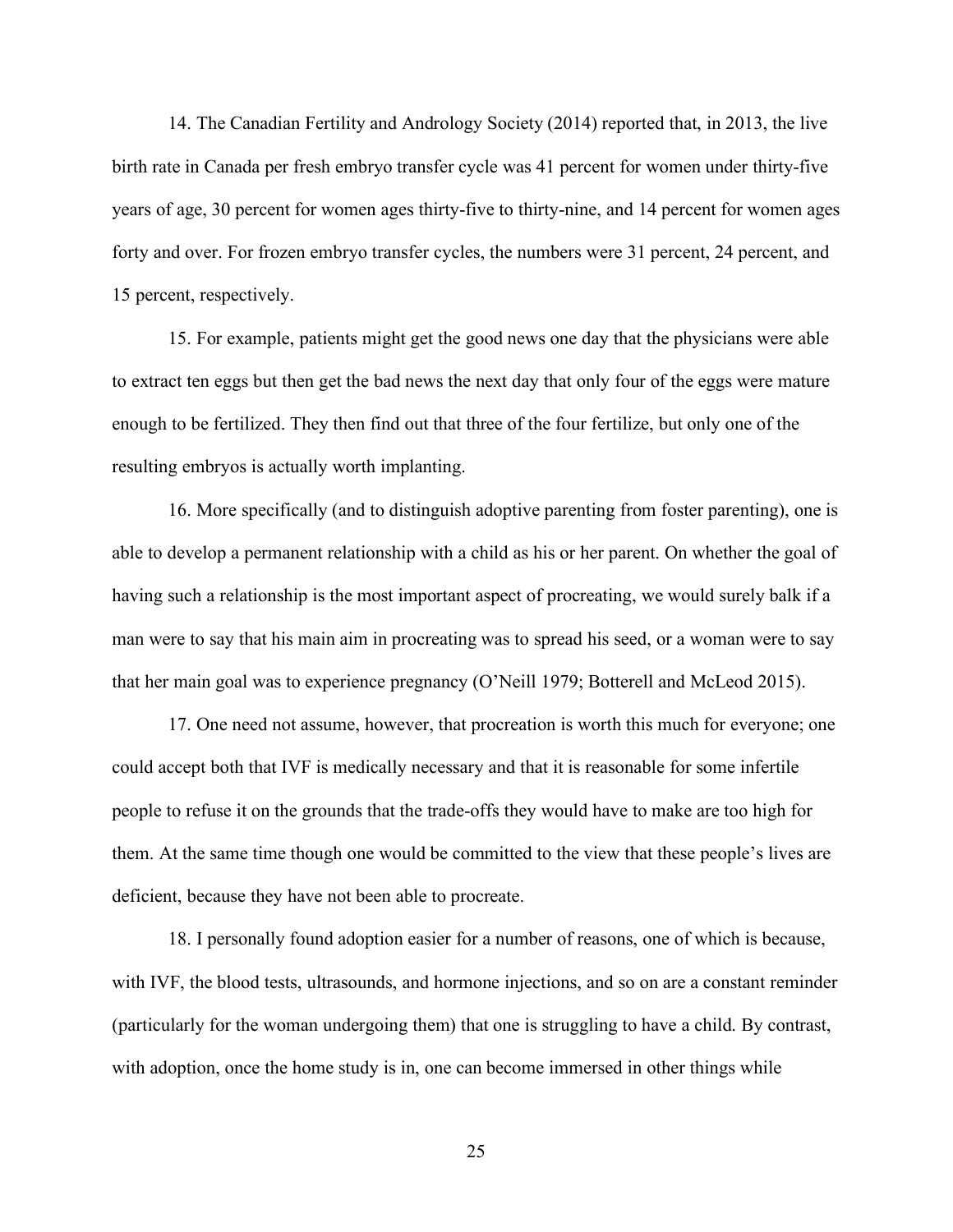waiting for a referral for a child. One can focus less on becoming a mother, which is important when one is having difficulty doing so.

19. My work as chair of the board for Adopt4Life (n.d.), Ontario's Adoptive Parent Association, focuses on making the necessary changes to adoption systems in this province.

20. This was the view of the majority in the audiences at two panels I organized at meetings of the Canadian Philosophical Association (at the University of Victoria in 2013 and at Brock University in 2014). The first panel concerned whether IVF should be publicly funded, while the second focused on *Family-Making: Contemporary Ethical Challenges* (Baylis and McLeod 2014), which covers the topic of IVF funding.

21. I assume that concerns about equality and fairness are tightly linked in this context. Thus, government measures that make it financially more difficult for people to adopt children than to pursue IVF would result not only in inequality, but also unfairness.

22. There is such a tax credit in the United States. See, for example Independent Adoption Center (n.d.).

23. The other services include embryo freezing and frozen embryo transfer. In addition, the Expert Panel (2009) recommended that the government "introduce a *50% refundable* tax credit with a ceiling of \$20,000 … to help offset the costs of fertility medications" (122; emphasis added). By contrast, it said that the provincial adoption tax credit should change only so that the ceiling for allowable expenses increases to \$30,000 CAD (82). The credit would still be nonrefundable and given at the provincial tax rate. Such a system of provincial funding for IVF and adoption would be grossly unfair, in my opinion, to people who adopt children.

24. I assume here and elsewhere in this paper that private adoptions, including many intercountry adoptions, are worth doing. But some will object to this assumption concerning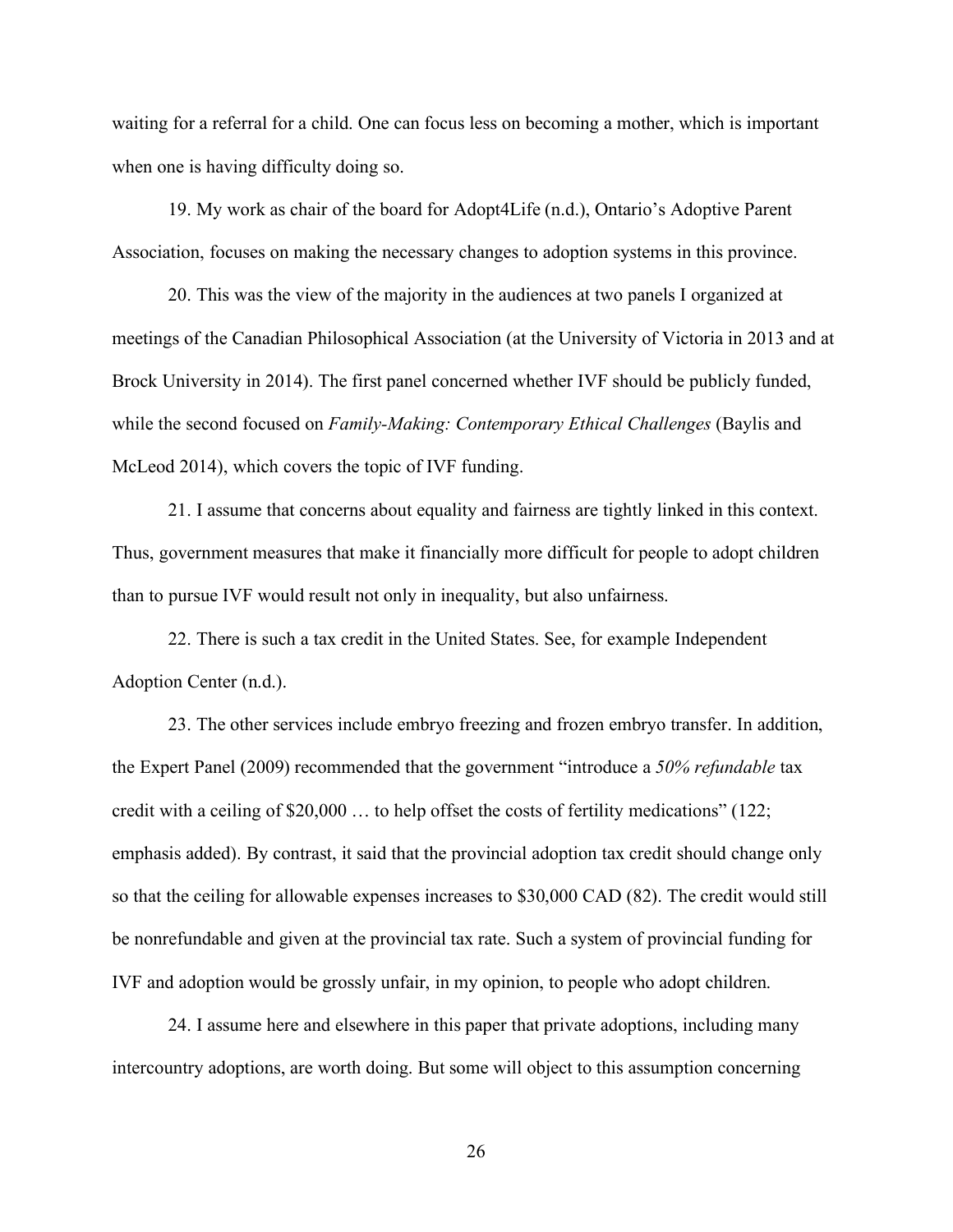intercountry adoptions. In the words of one of the anonymous reviewers of this paper, this form of adoption "has to be understood as part of a global economy, where the demand for children leads to a supply of children." This view, which describes one pole in the highly polarized debate about intercountry adoption, is extreme in my opinion (as is the opposite pole, according to which intercountry adoption is absolutely wonderful and should be seriously expanded). I cannot defend my position here on intercountry adoption, but see Elizabeth Bartholet and David Smolin (2012) to get some sense of the debate.

25. Jurgen De Wispelaere and Daniel Weinstock (2014) worry about this outcome when discussing state policies that embrace the view that one method of becoming a parent is superior to all others.

26. To be clear, my point is not that anyone would *intend* to send these messages. We cannot always control what messages people receive from our actions, usually because of social norms that give meaning to them that may conflict with our intentions. On norms that are relevant to understanding the social meaning of claims that IVF is medically necessary, see the next paragraph in the body of this paper.

27. A negative implication other than expressive harm might be that people see adoption as a less and less viable alternative to IVF, that is, if they are told that IVF is indeed medically necessary. They might, in fact, ignore this option altogether.

28. I have not gone so far as to claim that this allegation of superiority is false, although I do believe it is. See Christine Overall (2014) and Elizabeth Brake and Joseph Millum (2012) (in particular, their section on the morality of procreation).

#### **References**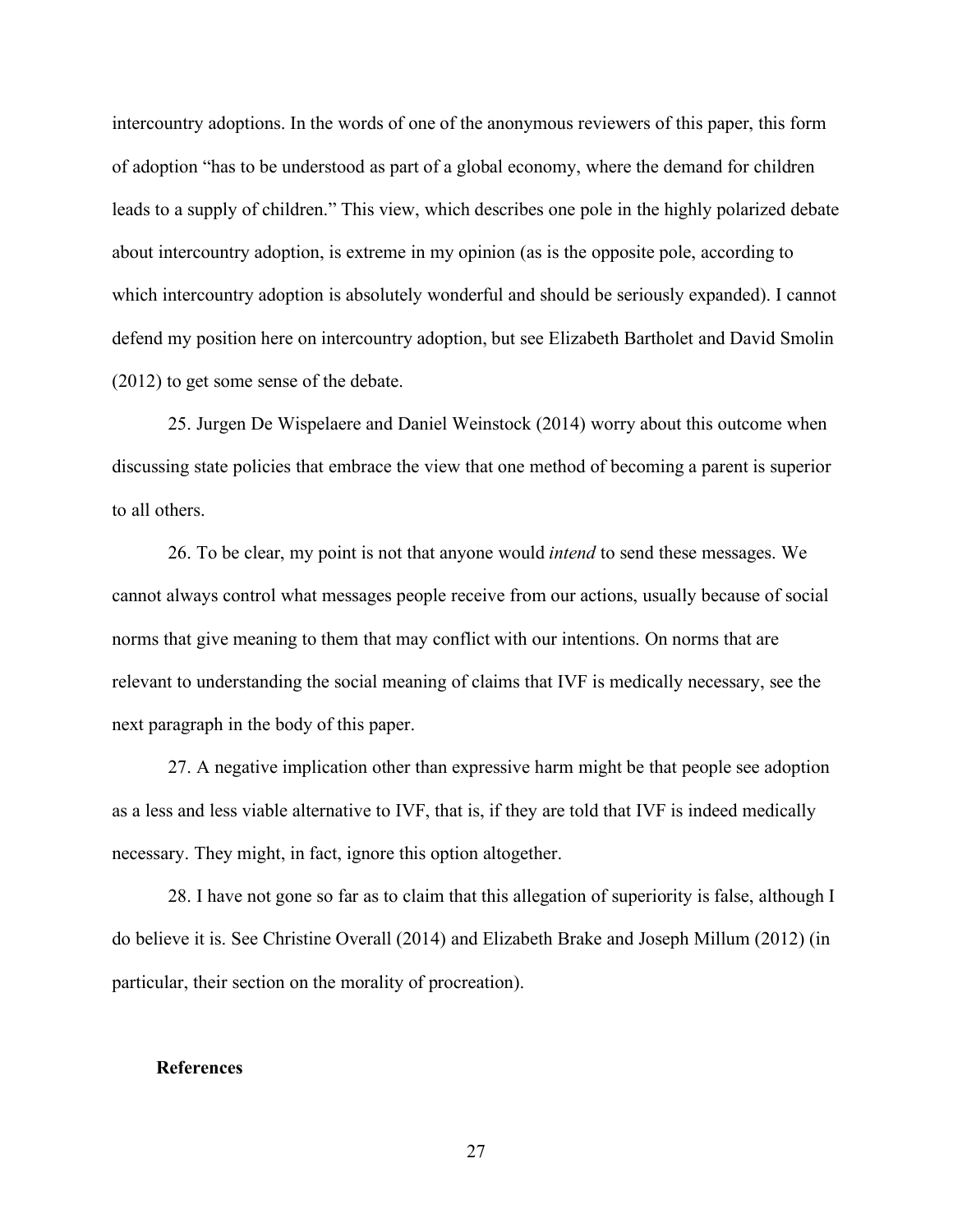Adopt4Life. n.d. http://www.adopt4life.com

- Bartholet, Elizabeth. 1993. *Family Bonds: Adoption, Infertility, and the New World of Child Protection*. Boston, MA: Beacon Press.
- Bartholet, Elizabeth. 1995. "Beyond Biology: The Politics of Adoption & Reproduction." *Duke Journal of Gender Law & Policy* 2 (1): 5-13.
- Bartholet, Elizabeth, and David Smolin. 2012. "The Debate." In *Intercountry Adoption: Policies, Practices, and Outcomes*, ed. Judith L. Gibbons and Karen Smith Rotabi, 233-54. Surrey, UK: Ashgate.
- Baylis, Françoise. 2013. "Who's Paying for IVF?" *The Mark*, February 27. http://www.dal.ca/content/dam/dalhousie/pdf/sites/noveltechethics/498.pdf
- Baylis, Françoise, and Carolyn McLeod, eds. 2014. *Family-Making: Contemporary Ethical Challenges*. Oxford: Oxford University Press.
- Benatar, David. 2015. "The Misanthropic Argument for Anti-natalism." In *Permissible Progeny: The Morality of Procreation and Parenting*, ed. Sarah Hannan, Samantha Brennan, and Richard Vernon, 34-64. New York: Oxford University Press.
- Blake, Lucy, Martin Richards, and Susan Golombok. 2014. "The Families of Adoption and Assisted Reproduction." In *Family-Making: Contemporary Ethical Challenges*, ed. Françoise Baylis and Carolyn McLeod, 64-85. Oxford: Oxford University Press.
- Boorse, Christopher. 1975. "On the Distinction between Disease and Illness." *Philosophy & Public Affairs* 5 (1): 49-68.
- Botterell, Andrew, and Carolyn McLeod. 2015. "Can a Right to Reproduce Justify the Status Quo on Parental Licensing?" In *Permissible Progeny: The Morality of Procreation and*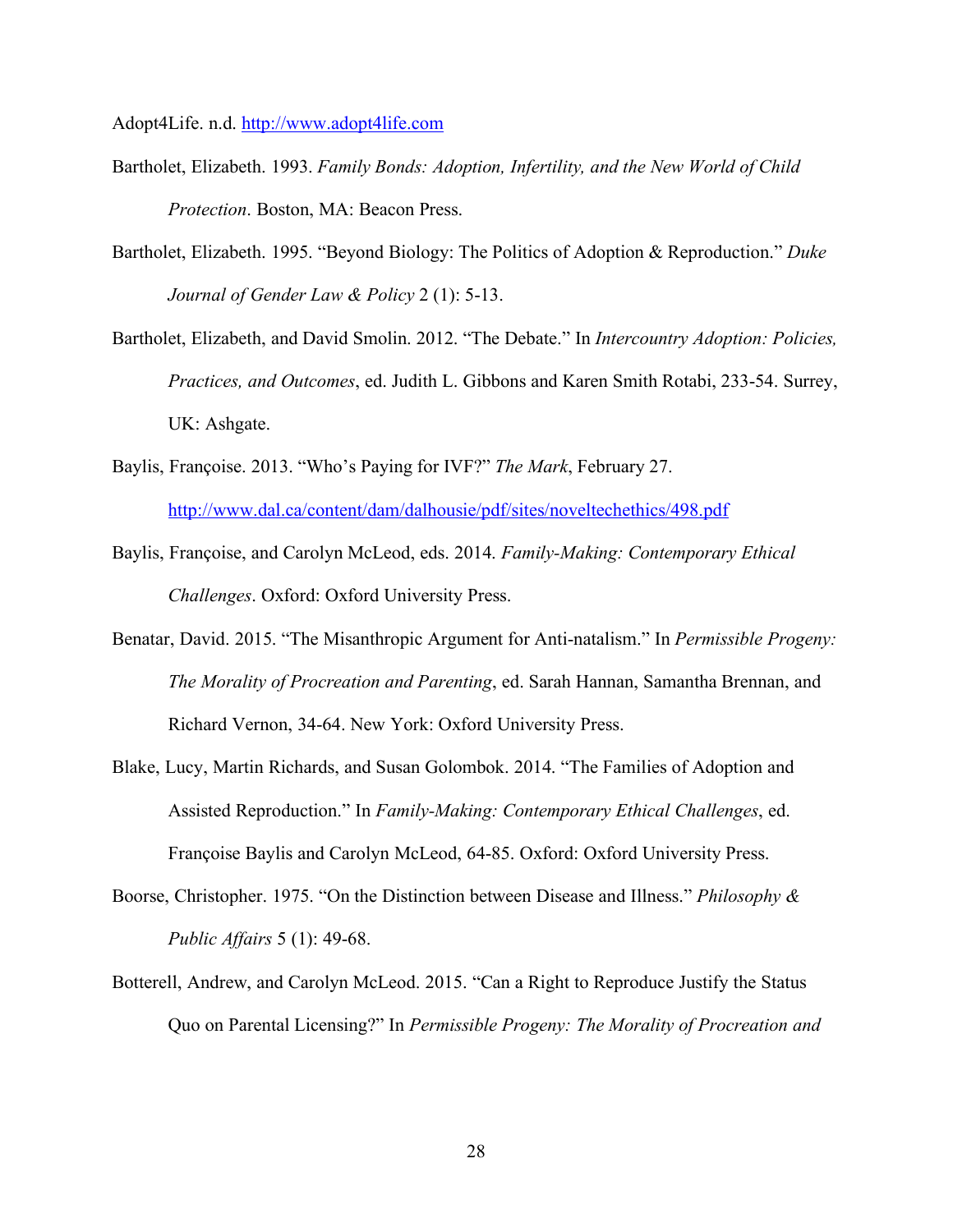*Parenting*, ed. Sarah Hannan, Samantha Brennan, and Richard Vernon, 184-207. New York: Oxford University Press.

- Brake, Elizabeth, and Joseph Millum. 2012. "Parenthood and Procreation." *Stanford Encyclopedia of Philosophy* (online), ed. Edward N. Zalta. http://plato.stanford.edu/entries/parenthood/
- Brighouse, Harry, and Adam Swift. 2006. "Parents' Rights and the Value of the Family." *Ethics*  117 (1): 80-108.
- Brighouse, Harry, and Adam Swift. 2014. "The Goods of Parenting." In *Family-Making: Contemporary Ethical Challenges*, ed. Françoise Baylis and Carolyn McLeod. 11-28. Oxford: Oxford University Press.
- *Canada Health Act*. 1985. R.S.C., c. C-6.
- Canada Revenue Agency. 2016a. "Line 5833-Adoption Expenses." http://www.craarc.gc.ca/E/pub/tg/5006-pc/5006-pc-15e.html#P66\_5698
- Canada Revenue Agency. 2016b. "Line 13-Adoption Expenses." http://www.cra-

arc.gc.ca/tx/ndvdls/tpcs/ncm-tx/rtrn/cmpltng/ddctns/lns300-350/313/menu-eng.html

Canadian Fertility and Andrology Society. 2014. "Position Statement: The Case for Public Funding of In Vitro Fertilization (IVF) with Elective Single Embryo Transfer (eSET) in Canada." https://cfas.ca/wp-

content/uploads/2014/11/Position\_Statement\_Public\_Funding\_of\_IVF1.pdf

Charles, Cathy, Jonathan Lomas, and Mita Giacomini. 1997. "Medical Necessity in Canadian Health Policy: Four Meanings and … a Funeral?" *The Milbank Quarterly* 75 (3): 365-94.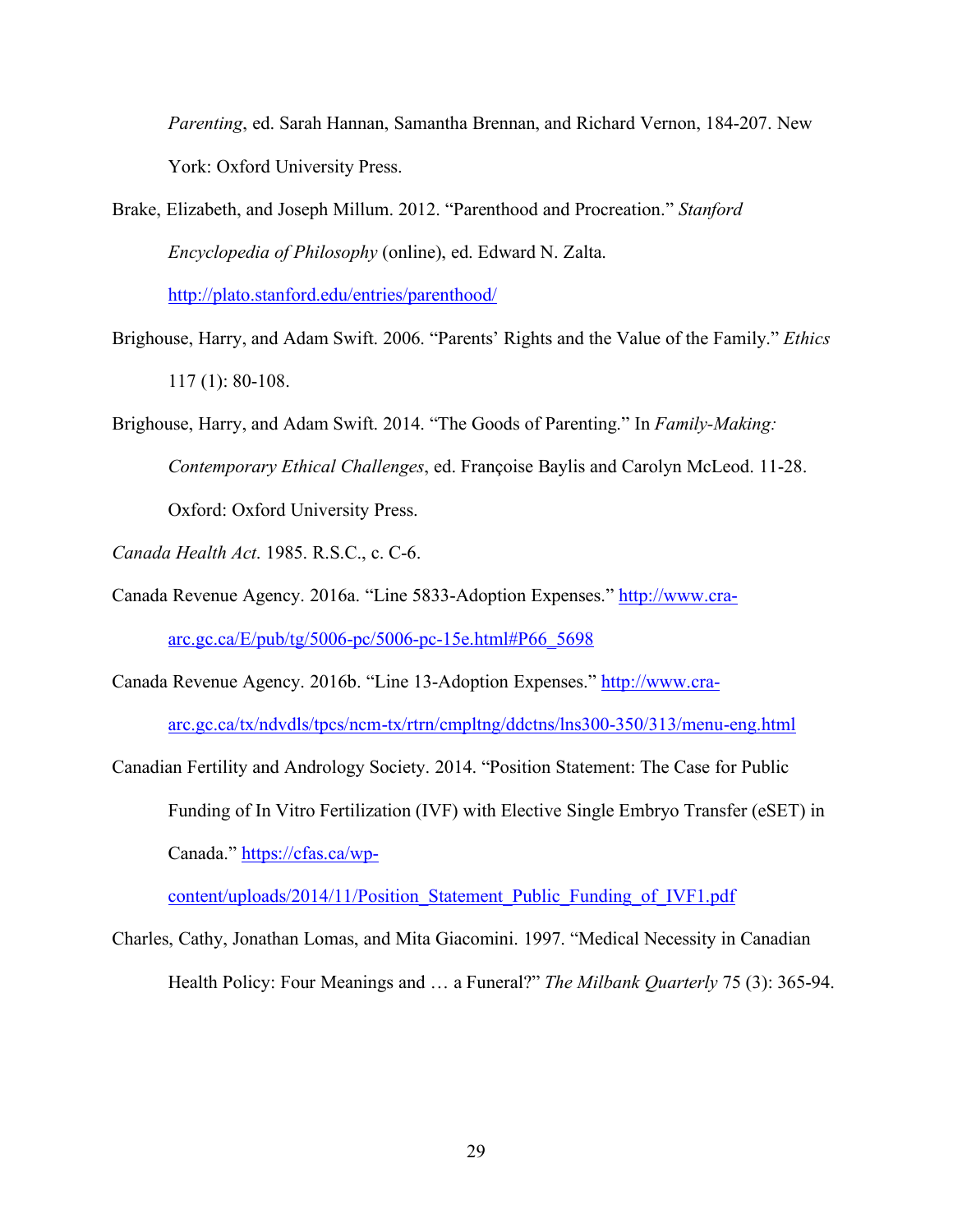- Chen, Ting-Hsiu, Sheng-Ping Chang, Chia-Fen Tsai, and Kai- Dih Juang. 2004. "Prevalence of Depressive and Anxiety Disorders in an Assisted Reproductive Technique Clinic." *Human Reproduction* 19 (10): 2313-18.
- Cohn, Martin Regg. 2015a. "Liberals Trying to Have It Both Ways on IVF funding." *The Toronto Star*, October 15. http://www.thestar.com/news/queenspark/2015/10/15/liberalstrying-to-have-it-both-ways-on-ivf-funding-cohn.html
- Cohn, Martin Regg. 2015b. "Premier Ponders Blowing Up Our CAS Mess." *The Toronto Star*, December 22. http://www.thestar.com/news/canada/2015/12/22/premier-pondersblowing-up-our-cas-mess-cohn.html
- Cousineau, Tara M., and Alice D. Domar. 2007. "Psychological Impact of Infertility." *Best Practice & Research Clinical Obstetrics and Gynaecology* 21 (2): 293-308.

Daniels, Norman. 1985. *Just Health Care*. Cambridge, UK: Cambridge University Press.

- De Wispelaere, Jurgen, and Daniel Weinstock. 2014. "State Regulation and Assisted Reproduction: Balancing the Interests of Parents and Children." In *Family-Making: Contemporary Ethical Challenges,* ed. Françoise Baylis and Carolyn McLeod, 131-50. Oxford: Oxford University Press.
- Domar, A. D., P. C. Zuttermeister, and R. Friedman. 1993. "The Psychological Impact of Infertility: A Comparison with Patients with Other Medical Conditions." *Journal of Psychosomatic Obstetrics & Gynaecology* 14: S45-52.
- Ereshefsky, Mark. 2009. "Defining 'Health' and 'Disease'," *Studies in History and Philosophy of Biological and Biomedical Sciences* 40 (3): 221-27.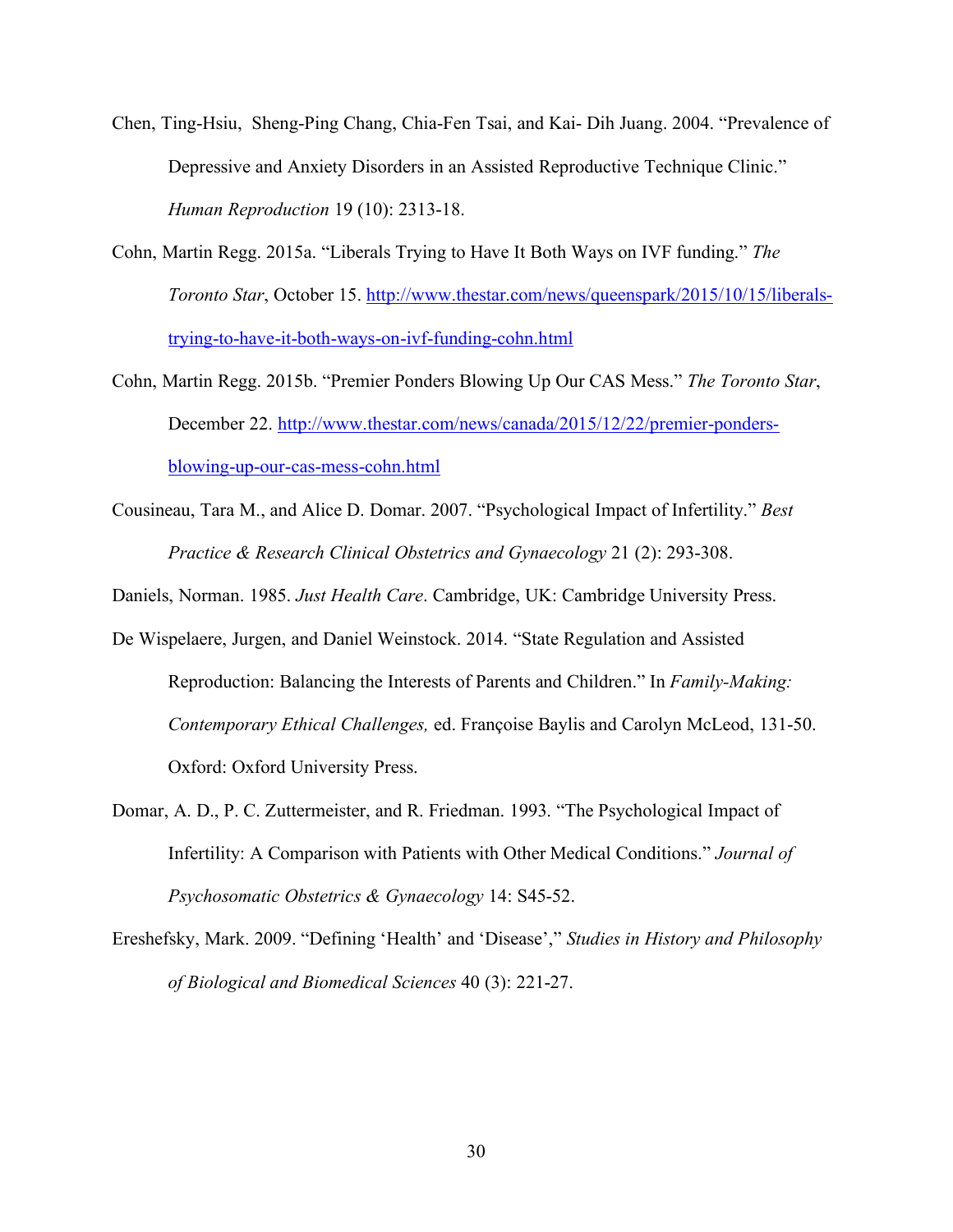- Freeman, Ellen W., Andrea S. Boxer, Karl Rickels, Richard Tureck and Luigi Mastrioianni Jr. 1985. "Psychological Evaluation and Support in a Program of In Vitro Fertilization and Embryo Transfer." *Fertility & Sterility* 43 (1): 48-53.
- Greil, Arthur. 1997. "Infertility and Psychological Distress: A Critical Review of the Literature." *Social Science & Medicine* 45 (11): 1679-704.
- Hannan, Sarah, Samantha Brennan, and Richard Vernon, eds. 2015. *Permissible Progeny: The Morality of Procreation and Parenting*. New York: Oxford University Press.
- Haslanger, Sally. 2009. "Family, Ancestry and Self: What is the Moral Significance of Biological Ties?" *Adoption & Culture* 2 (1): 91-122.
- Independent Adoption Center. n.d. "The Adoption Tax Credit in 2015 and 2016." http://www.adoptionhelp.org/adoption-tax-credit
- Johnston, Josephine, and Michael K. Gusmano. 2013. "Why We Should All Pay for Fertility Treatment: An Argument from Ethics and Policy." *Hastings Center Report* 43 (2): 18-21.
- Kaposy, Christopher. 2009. "The Public Funding of Abortion in Canada: Going Beyond the Concept of Medical Necessity." *Medicine, Health Care, and Philosophy* 12 (3): 301-11.
- Leon, Irving G. 2002. "Adoption Losses: Naturally Occurring or Socially Constructed?" *Child Development* 73 (2): 652-63.
- MacIver, Cory. 2015. "Procreation or Appropriation?" In *Permissible Progeny: The Morality of Procreation and Parenting*, ed. Sarah Hannan, Samantha Brennan, and Richard Vernon, 107-28. New York: Oxford University Press.
- McLeod, Carolyn. 2015. "Building Families Equitably in Ontario." *The Toronto Star*, November 1. http://www.thestar.com/opinion/commentary/2015/11/01/building-families-equitablyin-ontario.html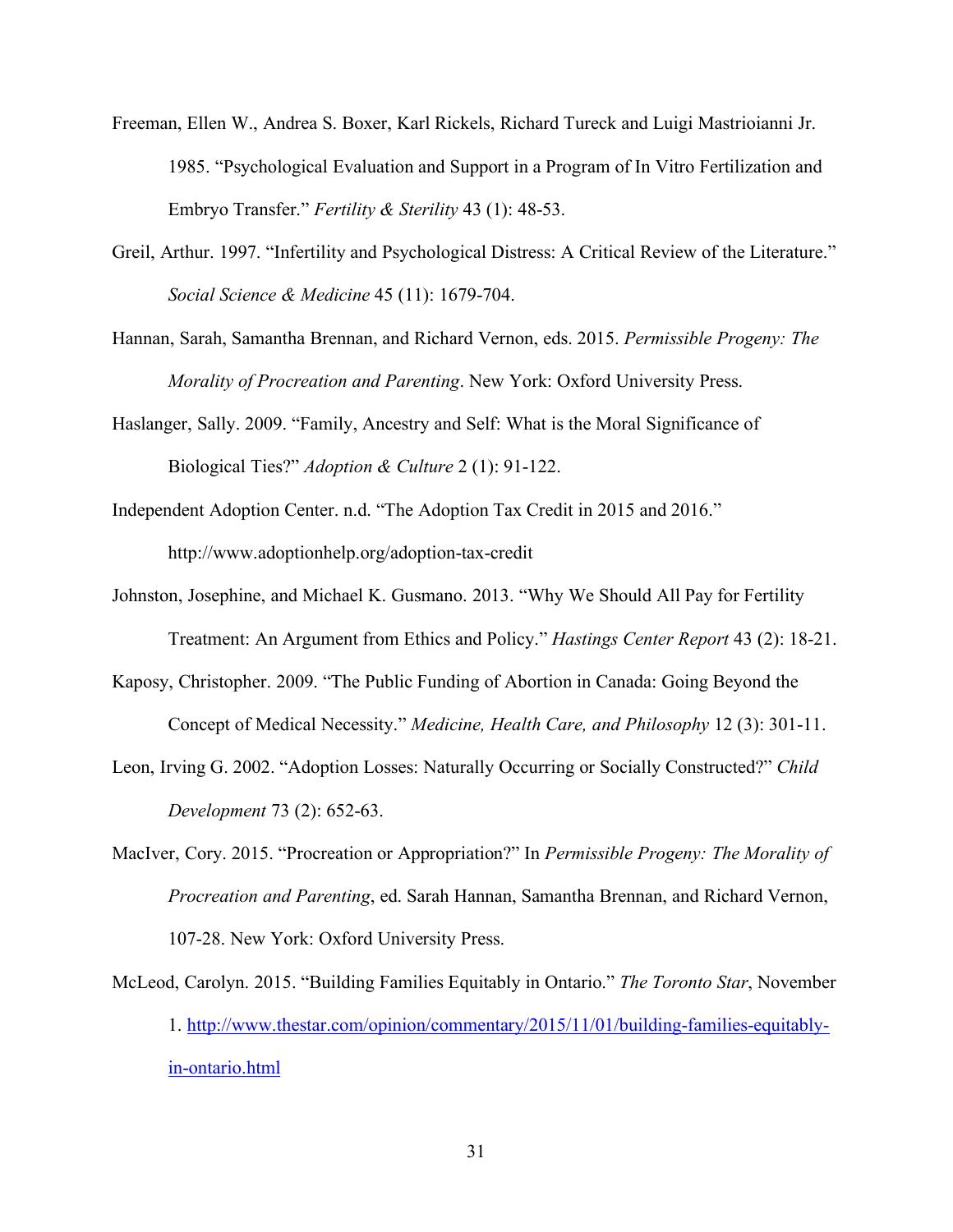- McLeod, Carolyn, and Andrew Botterell. 2014. "Can Public Funding for IVF Be Justified?" *In Due Course: A Canadian Public Affairs Blog*. http://induecourse.ca/can-public-fundingof-ivf-be-justified/
- McLeod, Carolyn, and Julie Ponesse. 2008. "Infertility and Moral Luck: The Politics of Women Blaming Themselves for Infertility." *IJFAB: International Journal of Feminist Approaches to Bioethics* 1 (1): 126-44.
- McMillan, John. 2001. "Allocating Fertility Services by Medical Need," *Human Fertility* 4 (1): 11-13.
- McMillan, John. 2003. "NICE, the Draft Fertility Guideline and Dodging the Big Question." *Journal of Medical Ethics* 29: 313-14.
- Mladovsky, Philipa, and Corinna Sorenson. 2010. "Public Financing of IVF: A Review of Policy Rationales." *Health Care Analysis* 18 (2): 113-28.
- Nisker, Jeffrey. 2008. "Distributive Justice and Infertility Treatment in Canada." *Journal of Obstetrics and Gynaecology Canada* 30 (5): 425-31.
- O'Neill, Onora. 1979. "Begetting, Bearing, and Rearing." In *Having Children: Philosophical and Legal Reflections on Parenthood*, 25-38, ed. Onora O'Neill and William Ruddick, 25-38. New York: Oxford University Press.
- Ontario Ministry of Children and Youth Services. 2009. Expert Panel on Infertility and Adoption. *Raising Expectations: Recommendations of the Expert Panel on Infertility and Adoption,* August. http://www.children.gov.on.ca/htdocs/English/infertility/index.aspx
- Ontario Ministry of Health and Long-Term Care. 2014. "Improving Access to Safe Fertility Treatments: Ontario Sharing Cost of IVF to Help People Who Cannot Conceive Children." News Release, April 10.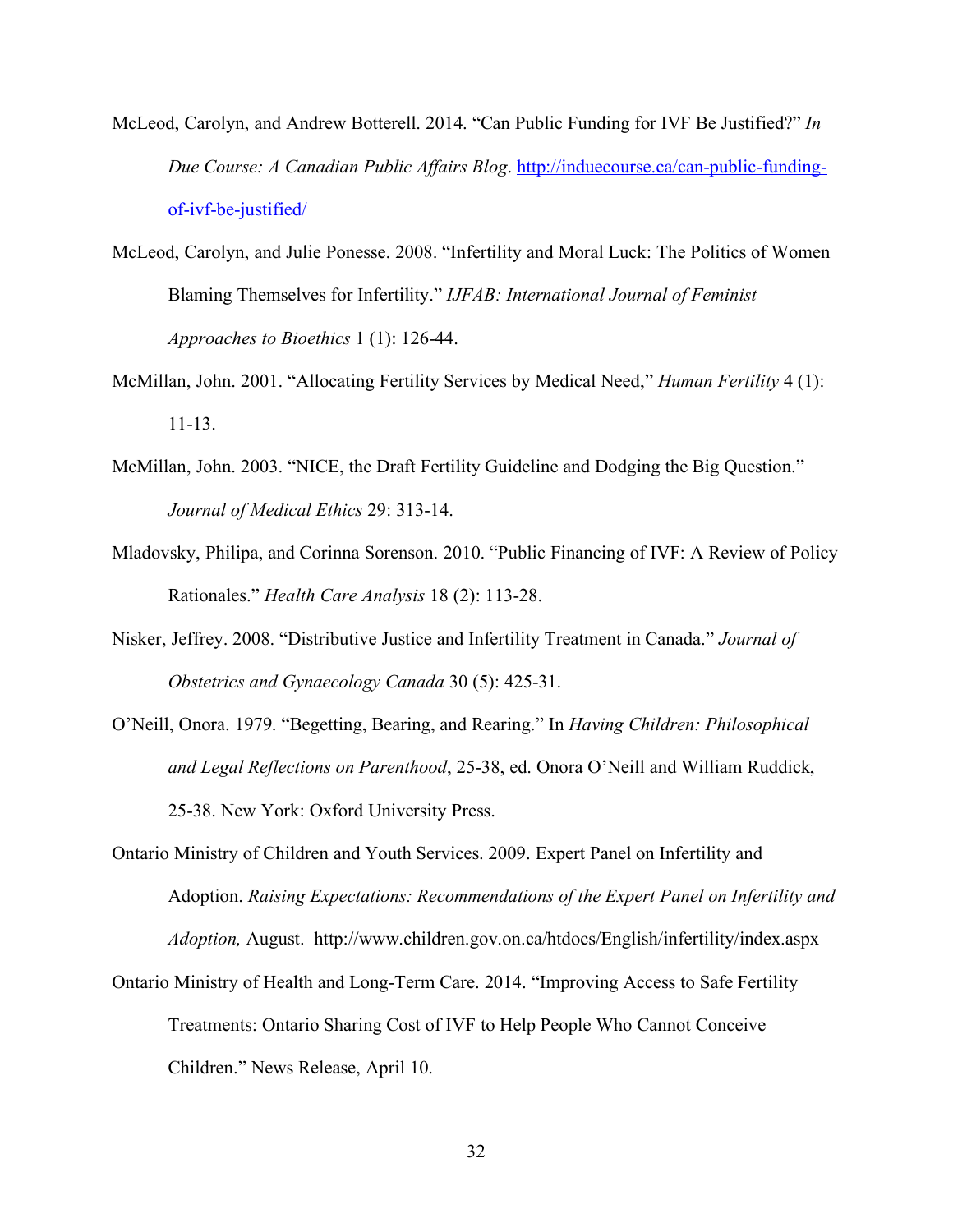https://news.ontario.ca/mohltc/en/2014/04/improving-access-to-safe-fertilitytreatments.html.

Ontario Ministry of Health and Long-Term Care. 2015. "Improving Access to Fertility Treatments for Ontario Families: Removing Barriers for Ontarians Who Want to Grow Their Families." News Release, October 1.

https://news.ontario.ca/mohltc/en/2015/10/improving-access-to-fertility-treatments-forontario-families-1.html

- Overall, Christine. 2014. "What is the Value of Procreation?" In *Family-Making: Contemporary Ethical Challenges*, ed. Françoise Baylis and Carolyn McLeod. 89-108. Oxford: Oxford University Press.
- Rulli, Tina. 2014. "The Unique Value of Adoption." In *Family-Making: Contemporary Ethical Challenges*, ed. Françoise Baylis and Carolyn McLeod. 109-28. Oxford: Oxford University Press.
- Suthersan, Dharani, Sandra Kennedy, and Michael Chapman. 2011. "Physical Symptoms Throughout IVF Cycles." *Human Fertility* 14 (2): 122–28.
- Uniacke, Susan. 1987. "In Vitro Fertilization and the Right to Reproduce." *Bioethics* 1 (3): 241- 54.
- Wegar, Katarina. 2000. "Adoption, Family Ideology, and Social Stigma: Bias in Community Attitudes, Adoption Research, and Practice." *Family Relations* 49 (4): 363-70.
- Witt, Charlotte. 2014. "A Critique of the Bionormative Concept of the Family." In *Family-Making: Contemporary Ethical Challenges*, ed. Françoise Baylis and Carolyn McLeod, 49-63. Oxford: Oxford University Press.